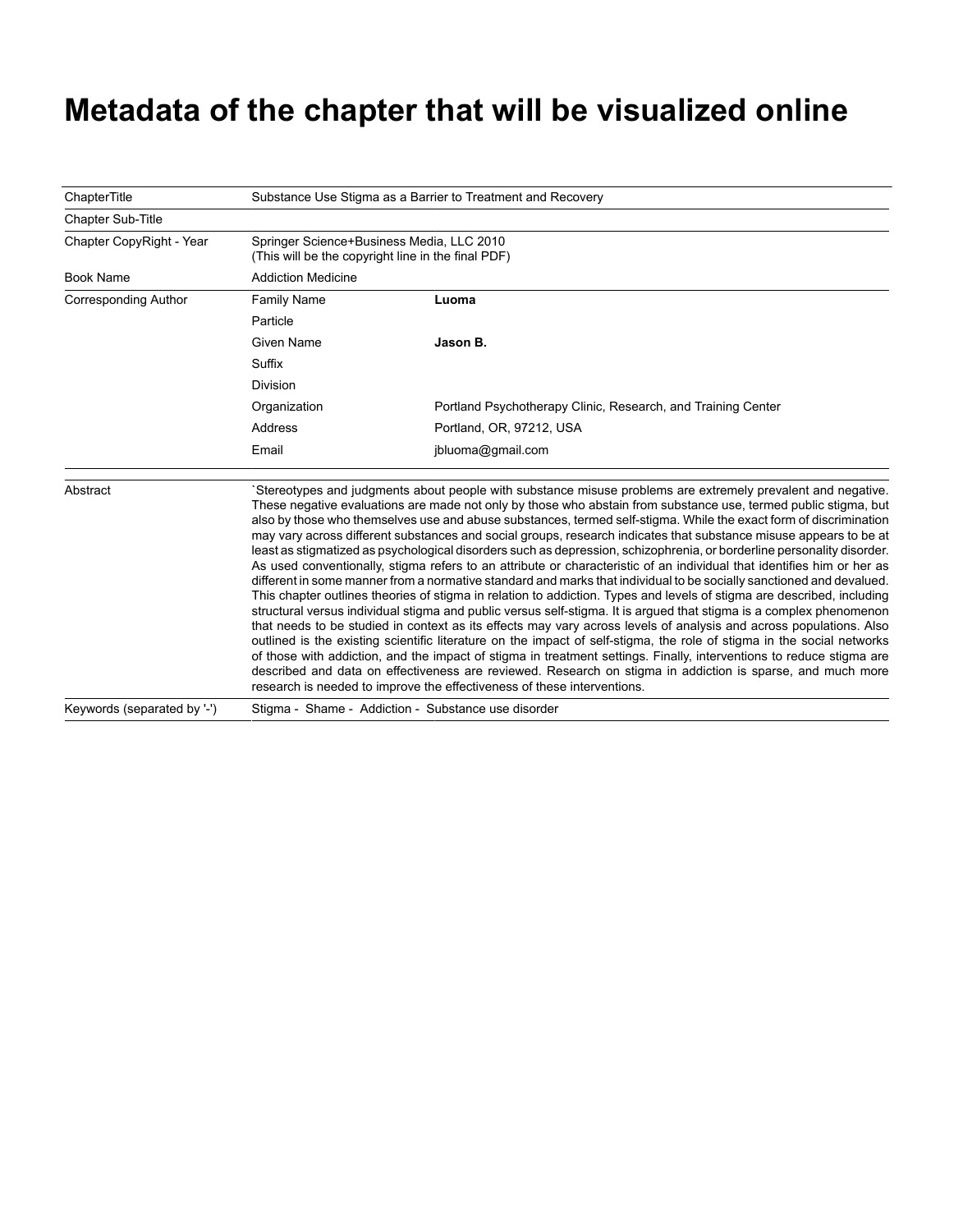# **Contents**

| <b>Substance Use Stigma as a Barrier to Treatment</b>                                                |                                                                                               |
|------------------------------------------------------------------------------------------------------|-----------------------------------------------------------------------------------------------|
| and Recovery                                                                                         |                                                                                               |
|                                                                                                      |                                                                                               |
| Jason B. Luoma                                                                                       |                                                                                               |
|                                                                                                      |                                                                                               |
|                                                                                                      |                                                                                               |
|                                                                                                      |                                                                                               |
| <b>Contents</b>                                                                                      | <b>Introduction</b>                                                                           |
|                                                                                                      |                                                                                               |
|                                                                                                      | Stereotypes and judgments about people wit<br>substance misuse problems are extremely preva   |
| Stigma Depends on Basic Verbal/Cognitive                                                             |                                                                                               |
|                                                                                                      | lent and negative [15, 18, 22, 74]. The cor<br>tent of these stereotypes varies, with example |
| Stigmatizing Thoughts are Resistant to Change                                                        |                                                                                               |
| Stigma Is Sustained Through Cultural Practices<br><b>Types and Levels of Stigma Toward Substance</b> | including "people who use drugs are immoral                                                   |
|                                                                                                      | "alcoholics are unreliable," or "addicts are dan                                              |
| The Need to Study Stigma in Context                                                                  | gerous." These negative evaluations are held no                                               |
| The Impact of Stigma on Individuals with                                                             | only by those who abstain from substance us                                                   |
| Substance Abuse Problems                                                                             | but also by those who themselves use and abus                                                 |
|                                                                                                      | substances. As the criminalization of drug us                                                 |
| Stigmatizing Attitudes and Behavior of                                                               | has increased over recent decades in the Unite                                                |
| Friends and Family $\dots \dots \dots \dots$                                                         | States, the level of negative attitudes toward dru                                            |
| Stigma in Treatment Settings<br>Stigma as a Barrier to Initial Treatment                             | use has also increased [10].                                                                  |
| Engagement $\ldots \ldots \ldots \ldots \ldots$                                                      | While the exact form of these stereotypes an                                                  |
| Stigma and Treatment Retention and Outcome.                                                          | judgments may vary across different substance                                                 |
| Stigmatizing Attitudes and Behavior of                                                               | and social groups, substance misuse appear                                                    |
| Professional Staff                                                                                   | to be at least as stigmatized as psychologica                                                 |
| Reducing Public Stigma                                                                               | disorders such as depression, schizophrenia, o                                                |
| Reducing Stigma in the Health Care System                                                            | borderline personality disorder, if not more s                                                |
| Empowering Those in Recovery $\dots$ , $\dots$                                                       | $[15, 18, 22, 74]$ . While the data are quite clea                                            |
| Stigma and the Emotion of Shame                                                                      | about the prevalence and negativity of stigma                                                 |
|                                                                                                      | tizing attitudes, research to date on the link                                                |
|                                                                                                      | between these attitudes and subsequent nega                                                   |
|                                                                                                      | tive outcomes for those with substance addiction                                              |
|                                                                                                      | is relatively sparse. As the body of data o                                                   |
|                                                                                                      | stigma toward the mentally ill is much broad                                                  |
|                                                                                                      | and deeper, especially for psychotic disorder                                                 |
|                                                                                                      | this chapter depends somewhat on extrapolatic                                                 |
| J.B. Luoma $(\boxtimes)$                                                                             | from mental illness stigma, to substance abus                                                 |
| Portland Psychotherapy Clinic, Research, and Training                                                | stigma.                                                                                       |
| Center, Portland, OR 97212, USA                                                                      | A review of sociological and historical analy                                                 |
| e-mail: jbluoma@gmail.com                                                                            | ses of factors that have contributed to the stigm                                             |

### 47

48

A review of sociological and historical analyses of factors that have contributed to the stigma

<span id="page-1-0"></span>While the exact form of these stereotypes and judgments may vary across different substances

B.A. Johnson (ed.), *Addiction Medicine*, DOI 10.1007/978-1-4419-0338-9\_59, © Springer Science+Business Media, LLC 2010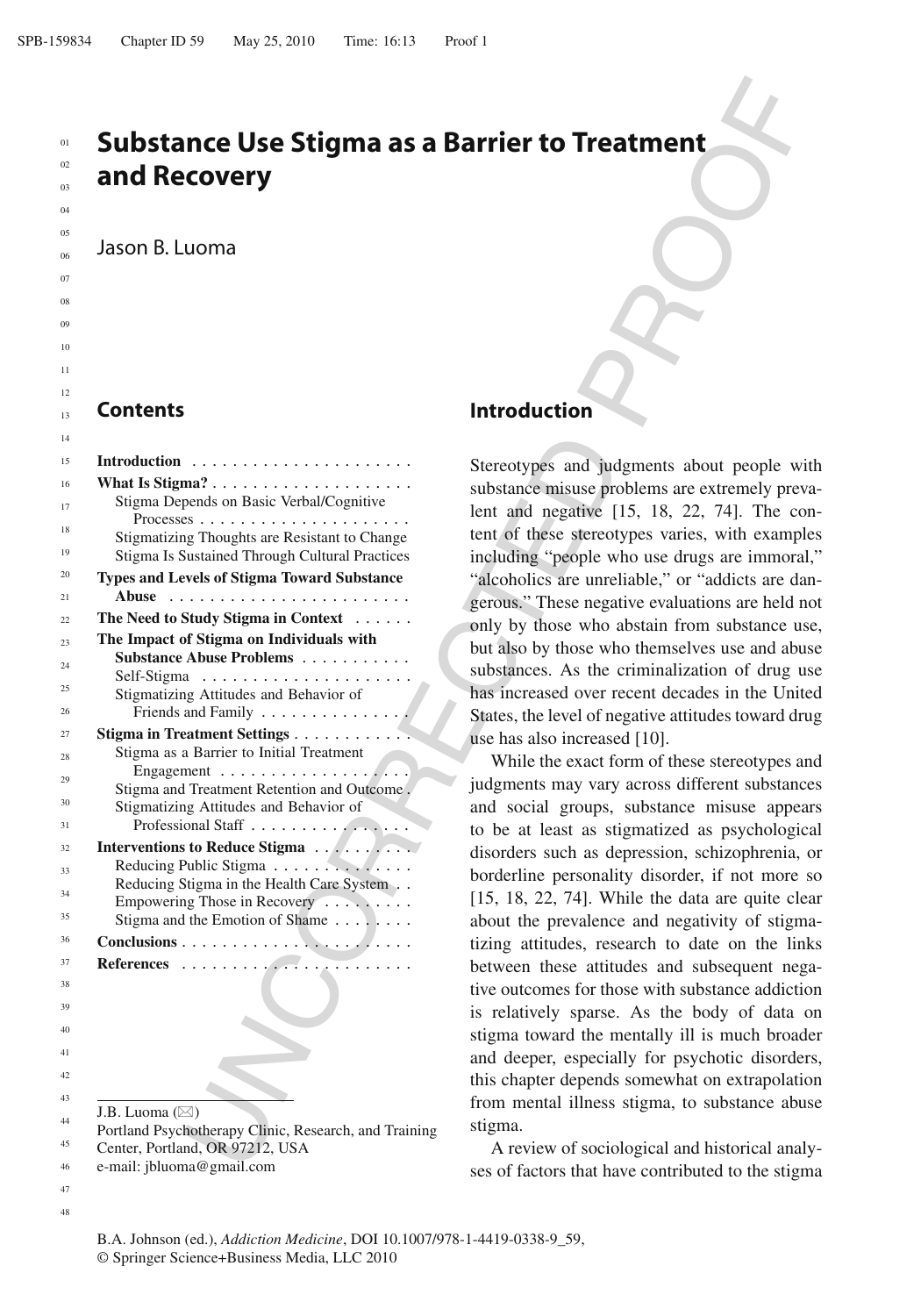49 50 51 52 53 54 55 56 57 58 59 60 61 62 63 64 of substance abuse is beyond the scope of this chapter. Other authors (e.g., [106]) have provided excellent narratives on such topics as the history of legal policy toward substance use and how larger values systems such as Puritanism contribute to stigmatization. Instead, this chapter will focus on the nature of stigma and its impact on those with substance abuse problems through review of scientific research and theory. We also will discuss implications for interventions regarding stigma, particularly in the context of the substance abuse treatment system. The chapter begins with a short review on the nature of stigma in general, followed by a focus on stigma as directed toward those using or abusing substances.

### <span id="page-2-0"></span>**What Is Stigma?**

**EXERCT THE S[U](#page-19-1)CTAINS (SET THE SUCTAINS (SET THE SUCTAINS (SET THE SUCTAINS (SET THE SUCTAINS (SET THE SUCTAINS (SET THE SUCTAINS (SET THE SUCTAINS (SET THE SUCTAINS (SET THE SUCTAINS (SET THE SUCTAINS (SET THE SUCTAINS (S** 70 71 72 73 74 75 76 77 78 79 80 81 82 83 84 85 86 87 88 89 90 91 92 93 94 95 96 As with most other common language terms that have been adopted by the social sciences, the concept of stigma has been difficult to narrow to a single definition. As used conventionally, stigma refers to an attribute or characteristic of an individual that identifies him or her as different in some manner from a normative standard and marks that individual to be socially sanctioned and devalued. One of the most widely cited definitions of stigma comes from Goffman [\[39\]](#page-18-0), who saw stigma as an "attribute that is deeply discrediting". This attribute impacts the perceiver's global evaluation of the person, reducing him or her "from a whole and usual person to a tainted, discounted one" (p. 3). Another influential definition comes from Jones et al. [\[57\]](#page-18-1) who suggested that a stigmatized person is "marked" as having a condition considered deviant by a society. Through an attributional process, this mark is linked to undesirable characteristics that discredit the person in the minds of others. Perhaps one of the most comprehensive definitions of stigma comes from the work of Link and Phelan [73], who define stigma as occurring when the following processes converge: (1) people distinguish and label human differences; (2) dominant cultural beliefs link

labeled persons to undesirable characteristics that form a stereotype; (3) labeled persons are seen as an outgroup, as "them" and not "us"; (4) labeled persons experience status loss and discrimination that lead to unequal outcomes; and (5) this process occurs in a context of unequal power distribution, where one group has access to resources that the other group desires.

# <span id="page-2-1"></span>*Stigma Depends on Basic Verbal/Cognitive Processes*

Stigma is always in the eye of the beholder. At a psychological level of analysis, all the above definitions hinge on the role of the cognitive and emotional responses of the perceiver in determining who is stigmatized. Stigma emerges from some of the most basic functions of language and cognition, such as categorical, evaluative, and attributive processes [42]. As verbally able humans, a common cognitive activity is evaluating and classifying the people in our social world. This is particularly common when a lack of extensive personal experience with someone leads us to rely on cues for assigning that person to a social category, whether accurately or inaccurately. Our ability to classify according to socially defined categories is universal among language-able humans and also unique to us as a species. Just try it out for yourself. Read the following sentences and fill in the blank:



Were you able to fill in those blanks? Even if doing so felt uncomfortable, most people are able to provide responses that *seem* to describe the group in question. Answers may readily appear even when they are unwanted or disagreeable. Anyone who participates in a cultural/verbal system learns common stereotypes for the groups that have been defined in that culture [\[26\]](#page-17-5) whether they agree with them or not.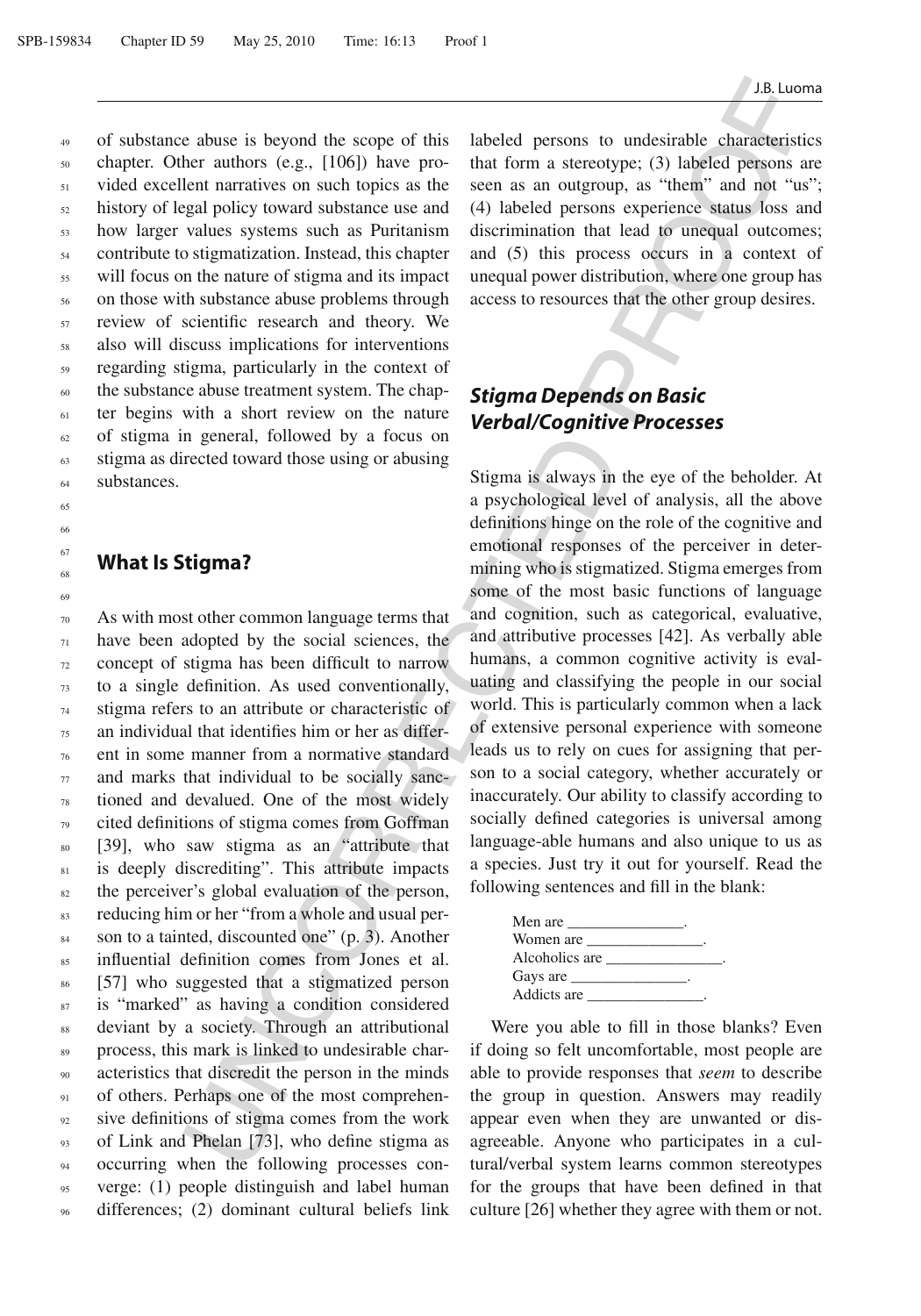e Stigma as a Barrier to Trestment and Recovery<br>of a cylical day we classify people verbal/cognitive networks, once formed, ten<br>based on some liberalism the massive to maintain themselves  $[441, 8]$ <br>erecovery discontinues 97 98  $99$ 100 101 102 103 104 105 106 107 108 109 110 111 112 113 114 115 116 117 118 119 120 121 122 123 124 125 126 127 128 129 130 131 Throughout a typical day we classify people into groups based on some identifying characteristic or behavior, make judgments about what this means about them, and respond based on this judgment. Much of this process of stereotyping and responding occurs outside of our normal awareness and is harmless, even adaptive. For example, we identify the person at the checkout counter in the grocery store as a clerk and proceed to have them scan our groceries. Research has shown that stereotypes help to reduce the burden of problem solving in complex social environments (e.g., [81]). We are able to quickly develop evaluations and expectations of individuals based on their perceived membership in a group about which we have some social knowledge (i.e., stereotypes [41]). These stereotypes allow us to predict that person's behavior and act accordingly. Sometimes this is quite useful, such as when purchasing items in a grocery store. Sometimes it is less so, for example, when seeing a bumper sticker on a person's car endorsing a disliked political candidate, we may make unsavory assumptions about the driver and may be more inclined to engage in discourteous behavior on the road. Sometimes this process is clearly harmful, for example where culturally sanctioned stereotypes devalue certain individuals and this same process results in stigmatizing, rejecting, and even discriminatory interactions. Through this process of objectification and dehumanization, we fail to appreciate the complex, historical human being and respond to the person solely in terms of their participation in verbal categories [\[44,](#page-18-4) 78].

#### <span id="page-3-0"></span>134 135 136 *Stigmatizing Thoughts are Resistant to Change*

132 133

137

138 139 140 141 142 143 144 Stigmatizing thoughts and attributions have been shown to be difficult to change through direct intervention [44]. One reason for this may be that judgment and stereotyping are massively useful for the individual in many social situations and thus are highly prevalent and automatic, often happening without awareness. Additionally,

verbal/cognitive networks, once formed, tend to maintain themselves [44]. Stereotype disconfirming information that occurs during social interactions tends to be forgotten if the new material conflicts with older stereotypes [\[50\]](#page-18-5). People tend to infer stereotype-congruent behaviors to dispositional causes, while stereotypeincongruent behaviors are inferred to situational causes [47], thus further supporting their already existing stereotypes. Even people who exhibit low levels of prejudice know the common stereotypes of stigmatized groups, and once learned, these stereotypes don't go away [27]. If a person learns new ways of thinking, the old ways of thinking don't disappear, but rather are available to re-emerge if the new ways of thinking are frustrated or punished (e.g., [145]). Thus, if new stereotypes are learned about a group, these generally do not replace the old stereotypes; rather the new learning is metaphorically "layered over" the old learning. The old stereotypes are still available to reemerge under situations in which the newer learning is put under strain.

# <span id="page-3-1"></span>*Stigma Is Sustained Through Cultural Practices*

While stigmatization is a universal human phenomenon, *what* is stigmatized has been shown to vary over time and across cultures [67]. This suggests that stigma results from cultural practices that exist on the basis of their past ability to facilitate the survival of that culture [5, 144], much in the same way that genes are selected based on their contribution to the survival of a species. Cultural practices which support categorization and stereotyping facilitate membership in and favoritism toward a perceived in-group (e.g., [48, 128]), as well as the resulting mistreatment of those in a perceived out-group [\[132\]](#page-21-3). These distinctions preserve and sustain a variety of cultural practices when they generate advantages for the in-group, even when the groups are based on arbitrary characteristics bearing no direct adaptive value. Though stigmatization is defined as the behavior of an individual, it is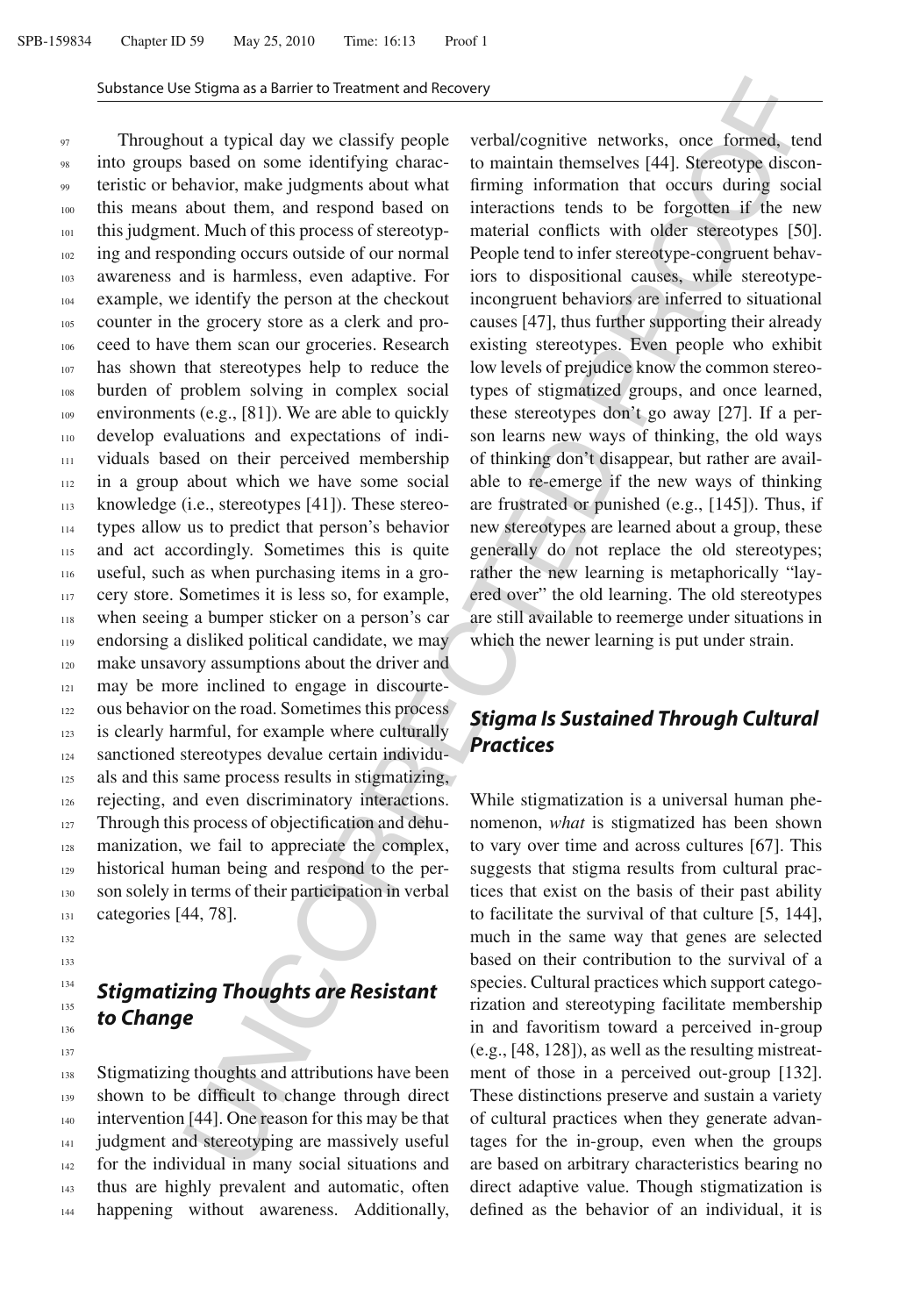145 146 147 148 149 150 151 always generated and sustained by cultural practices which reinforce and support stigmatizing attitudes, stereotypes, and actions. Thus, in order to change stigma, it is important to change both the behavior of individuals and the cultural practices which support stigma among individuals of that culture.

- 152
- <span id="page-4-0"></span>153

157

#### 154 155 156 **Types and Levels of Stigma Toward Substance Abuse**

The line of such as the seale of substance data system would be the exclusion of substance<br>renotinces and subsport stigmatizing abuse terature then the form of solential<br>energy person, at is in point and renotinct and PA 158 159 160 161 162 163 164 165 166 167 168 169 170 171 172 173 174 175 176 177 178 179 180 181 182 183 184 185 186 187 188 189 190 191 192 The above section was only a brief overview of the vast literatures on stigma, stereotyping, and prejudice. In contrast, the rest of this chapter focuses specifically on stigma toward addiction and begins with a review of types and levels of stigma in relation to substance abuse. Stigma can be subdivided into various types and levels. One distinction can be made between structural and individual stigma. Structural or institutional stigma refers to macroscopic patterns of discrimination toward those with substance misuse that cannot be explained at the individual psychological level alone. This kind of stigma can be either intentional or unintentional [\[16\]](#page-17-8). Intentional stigma refers to the rules, policies, and procedures of private and public organizations and structures with power that consciously and purposely restrict rights and opportunities of the stigmatized group. Intentional structural stigma toward addiction would include laws and tax codes that provide inadequate levels of funding for addictions treatment compared to other health conditions or harsher sentencing laws for crack cocaine versus powder cocaine. In contrast, unintentional stigma refers to instances where rules, policies, or procedures result in discrimination, seemingly without the conscious prejudicial efforts of a powerful few [49]. Examples of unintentional structural stigma might include the lower wages and poorer benefits paid to substance abuse treatment professionals compared to other health care or mental health care workers, thus potentially resulting in poorer quality care. Another potential example of unintentional structural

stigma would be the exclusion of substance abuse treatment benefits from the Mental Health Parity Act of 1997, resulting in less accessibility of addiction treatment services. This exclusion continued until 2008, when the Mental Health Parity Act of 2008 included substance use disorders.

It is conceivable that prevalent negative attitudes toward substance abuse might contribute to institutional practices that typify structural stigma. For example, prevalent attitudes that people who are addicted to substances are blameworthy and not likely to recover from addiction might make it less likely that the public would be supportive of spending a portion of their tax dollars on treatment. This phenomenon has been witnessed in a German sample who reported that during periods of economic difficulty, they would be prefer to cut funding for mental illness and addiction treatment before cutting funding for physical problems [120].

At the individual level, stigma can be broken down into two types [21, 79], public stigma and self-stigma. The most obvious form of stigma is public stigma, which refers to the reaction the general public has toward the stigmatized group. This includes stereotypes and attitudes toward the stigmatized group, as well as acts of discrimination, termed enacted stigma. For example, rejection by a friend following discovery of a person's substance abuse history, denial of a job opportunity because an employer suspects an applicant is in recovery, or disparaging remarks about people with addictive disorders would all be examples of enacted stigma. People abusing substances and those in recovery frequently encounter enacted stigma [\[1,](#page-17-10) 79]. Enacted stigma has been clearly associated with a number of adverse outcomes in mentally ill populations [69, 95, 98, 99, 101]. Though data demonstrating direct links between encounters with enacted stigma and negative outcomes are less available in substance-misusing populations, data showing more negative social attitudes toward substance abusers than those diagnosed with schizophrenia [\[15,](#page-17-1) [18,](#page-17-2) [22,](#page-17-3) [74\]](#page-19-0) suggest that enacted stigma is even more severe toward those abusing substances.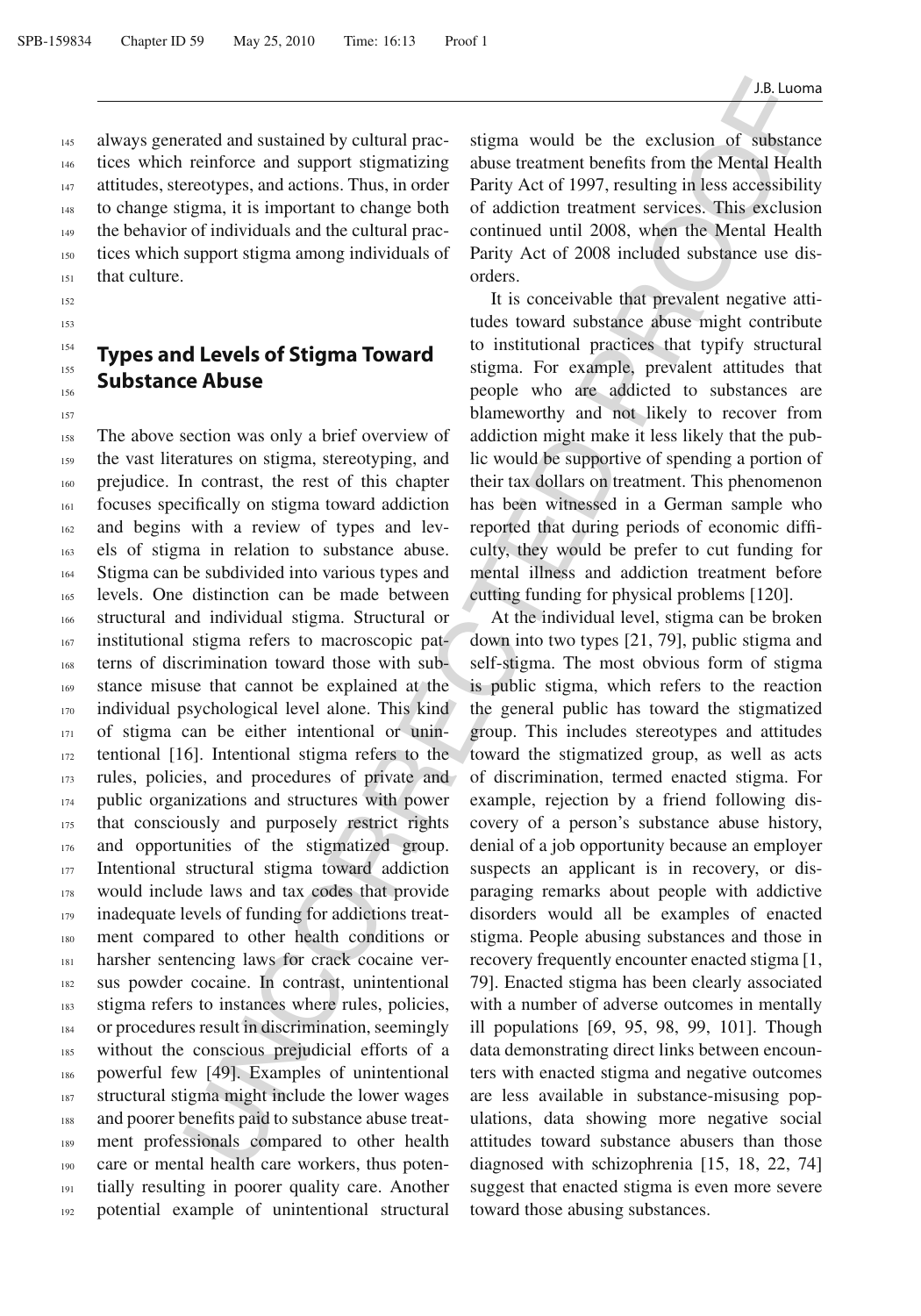193 194 195 196 197 198 199  $200$ 201 202 203 204 205 206 207 208 209 210 The second type of individual level stigma is that of self-stigma, which refers to difficult thoughts and feelings (e.g., shame, negative self-evaluative thoughts, fear of enacted stigma) that emerge from identification with a stigmatized group and their resulting behavioral impact [\[79\]](#page-19-5). For example, a person with substance abuse problems or a person in recovery might avoid treatment, not apply for jobs, or avoid intimate social relationships because, as a result of self-stigma, they no longer trust themselves to fulfill these roles or fear rejection based on their substance-using identity. Among populations with serious mental illness and dual diagnoses, self-stigma has been associated with delays in treatment seeking [65, 118, 130], diminished self-esteem and self-efficacy [20, 75, [146\]](#page-21-5), and lower quality of life [113].

211 212 213 214 215 216 217 218 219 220 221 222 223 224 Perceived stigma is a component of selfstigma and refers to beliefs among members of a stigmatized group about the level of public stigma in society (cf. [69]). A result of perceived stigma may be that people may limit their actions (e.g., seeking treatment or acknowledging their own struggles with recovery) in an attempt to avoid stigmatization. Some data are available showing that perceived stigma may serve as a barrier to treatment adherence, at least in some groups [127]. At least one cross-sectional study of stigma in addiction [79] has generated empirical support for the conceptual distinctions between public, perceived, and self-stigma.

#### <span id="page-5-0"></span>228 229 230 **The Need to Study Stigma in Context**

225  $226$ 227

 $231$ 

232 233 234 235 236 237 238 239 240 Despite the volume of available research on stereotyping, prejudice, discrimination, scapegoating, social categorization, and social deviance, the amount of stigma literature relating these processes specifically to substance abuse is quite sparse. Ahern [1] has suggested that this hole in the literature may result from the common perception that stigma and discrimination against drug users serves to deter drug use and that the possible negative effects of stigma are relatively minor compared to the deterrent value of stigmatization. A substantial body of literature from a law enforcement and criminal justice perspective views stigma as a positive form of social control which discourages illegal activity [11]. This literature largely ignores the potential negative effects of stigma. In contrast, most of the professional literature from mental health and recovery perspectives views stigma as negative and in need of reduction [112]. This literature seems largely to ignore of the possibility that stigma might have beneficial effects in some contexts. Each of these perspectives seems to minimize the importance of context and neither seems to acknowledge the possibility that stigma may have both beneficial and harmful effects depending upon the context in which it is found.

e Stigma as a Barrier to Trestment and [R](#page-19-5)ecovery<br>
and type of individual level stigma and that the possible negative effects of stigma<br>
self-stigma, which refers to diffi- are relatively union compared for the deterministi A comprehensive scientific approach to stigma would involve examination of the phenomenon across the myriad of situations in which it occurs. Stigma is a complex phenomenon with many forms and widely varying impacts on the individual. Prior to initial drug use and throughout the developmental trajectory for addition and recovery, stigma may have various possible functions. For example, stigma may affect some who are currently not using drugs by dissuading them from initial use. On the other hand, those who identify with marginalized populations may actually be attracted to drug use because of its marginalized status. Once a person has bypassed barriers to initial drug use, stigma could serve to further reinforce and isolate drug-using subcultures, further supporting consumption. For many, stigma serves as a barrier to entering treatment because of fear of being labeled and stigmatized by others. For others, experiences of being stigmatized and judged by others once drug use is discovered or labeled as problematic might serve as a motivator for treatment entry. The effects of stigma might change again after a person enters treatment. Those experiencing more self-stigma or who are more fearful of enacted stigma may stay in treatment for longer periods of time, perhaps benefiting more from treatment. On the other hand,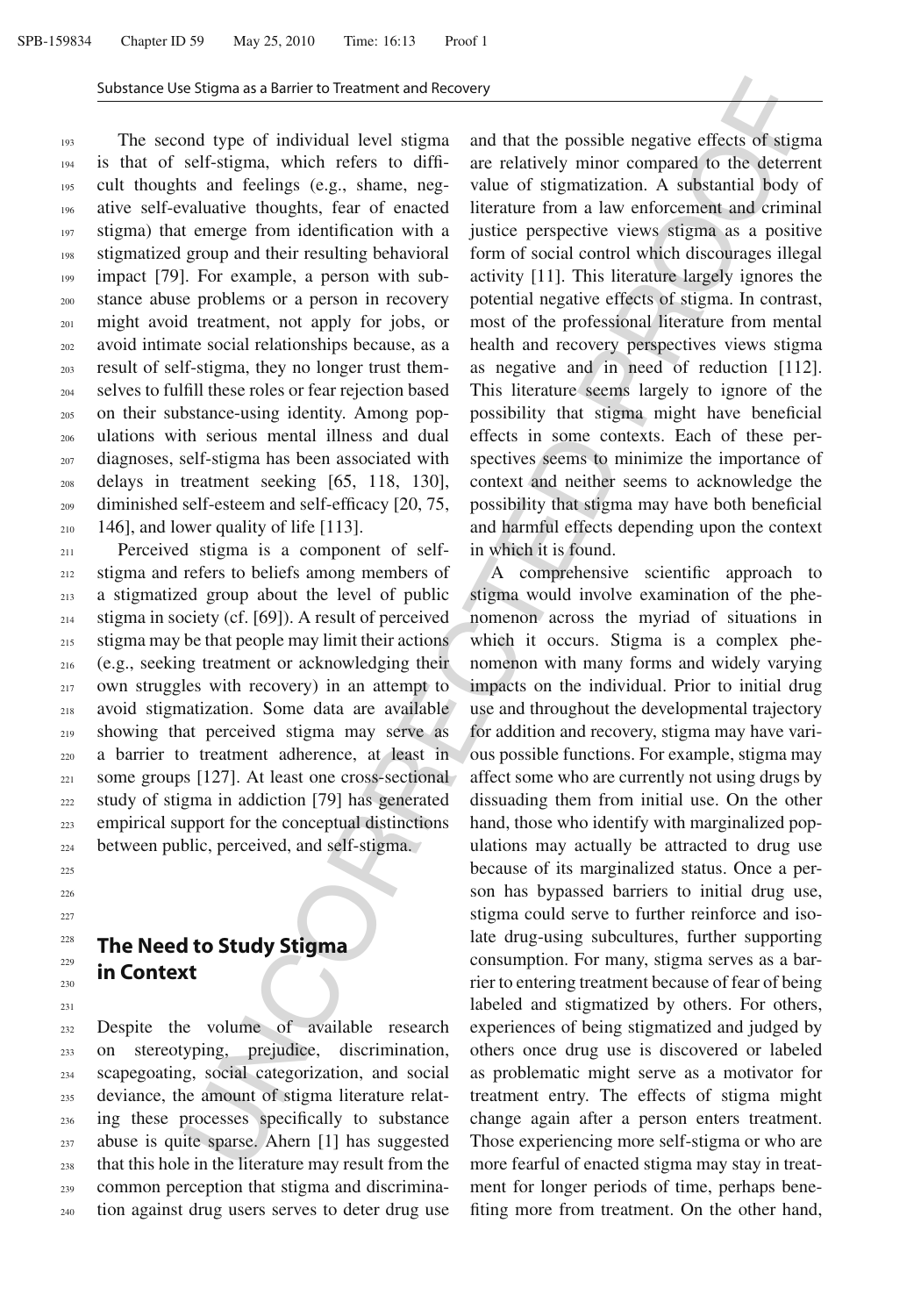241 242 243 244 245 246  $247$  $248$ 249 250 251 252 253 254 255 256 257 258 259 260 261 262 the impact of self-stigma may impede recovery by reducing substance abusers' motivation and creating negative beliefs about their ability to recover, resulting in earlier relapse. Some people may be relatively unaffected by stigma, perhaps because of personal conditions which help guard against its impact (e.g., financial resources), or because they do not identify with a stigmatized group. Finally, ongoing experiences of stigma-related rejection may serve as a barrier to reengagement with healthy, non-drug-using social relationships, returning to work, or obtaining a reasonable living arrangement. This array of possibilities suggest that simple judgments about the goodness or badness of stigma may be insufficient in understanding the role of stigma in initial drug use, the development of addiction, and recovery from substance abuse. Given the potential complexities, we need a contextually situated approach to examining the effects of stigma on drug use and related outcomes in order to maximally benefit all involved.

263 264 265 266 267 268 269 270 271 272 273 274 275 276 277 278  $27<sup>°</sup>$ 280 281 282 283 284 285 286 287 288 Straying from the hypothetical scenarios described in the above paragraph, a study by Farrimond [33] nicely demonstrates the contextual nature of stigma's impact. Qualitative analyses of reports from tobacco smokers in the United Kingdom showed that smokers from lower socio-economic status groups were more likely to internalize smoking related stigma and feel bad about themselves for smoking, rather than change their behavior to avoid it. In contrast, smokers from higher socio-economic status groups were less likely to internalize smoking related stigma and were more likely to have the resources to change their behavior to avoid being stigmatized. The authors suggested that this finding was a partial explanation for the much higher rates of smoking found in lower socio-economic status groups. They hypothesized that broad-scale campaigns to stigmatize smokers might reduce smoking in higher socioeconomic status brackets who would work to avoid it, whereas those in lower socio-economic status may not be responsive, and furthermore, that such campaigns may even impede efforts to stop smoking because of increased internalized stigma. They argued that intervention

efforts promoting stigma could actually exacerbate disparities already present between higher and lower status groups.

Thus far, this chapter has outlined the nature of stigma in general, including its types and levels. It has outlined how stigma is a complex phenomenon, the effects of which vary by context. The remainder of this text is more focused specifically on what is known about the stigma of substance abuse specifically, describing its importance for those individuals with substance abuse problems, information about stigma in families and social networks of those with addiction, stigma in the treatment system, and interventions to change stigma.

# <span id="page-6-0"></span>**The Impact of Stigma on Individuals with Substance Abuse Problems**

## <span id="page-6-1"></span>*Self-Stigma*

of self-stigma may impede recov-<br>efforts promoting stigma could actually exace<br>ge negative beliefs about their disjonalization comparison and the stigma could actually exace<br>ge negative beliefs about their disjonalization The psychological impact of stigma on the individual can be described under the term selfstigma. Self-stigma can be defined as shame, evaluative thoughts, and fear of enacted stigma that results from an individual's identification with a stigmatized group and serves as a barrier to the pursuit of valued life goals [78]. The dominant stereotypes about stigmatized groups are widely known in a given culture. Self-stigma comes about when a person first sees himself or herself as a member of a stigmatized group; now the negative stereotypes and biases of society that used to be about someone else apply to the self. For example, at the point when the person who misuses substances identifies himself or herself with the category "addict," relevant stereotypes (e.g., "addicts are irresponsible") that once applied to another now apply to himself or herself. To the extent that the person believes this stereotype, they are likely to impede their own chances for success, for example, by not applying to jobs that would require someone to be responsible. As the dominant stereotypes of marginalized groups are largely negative and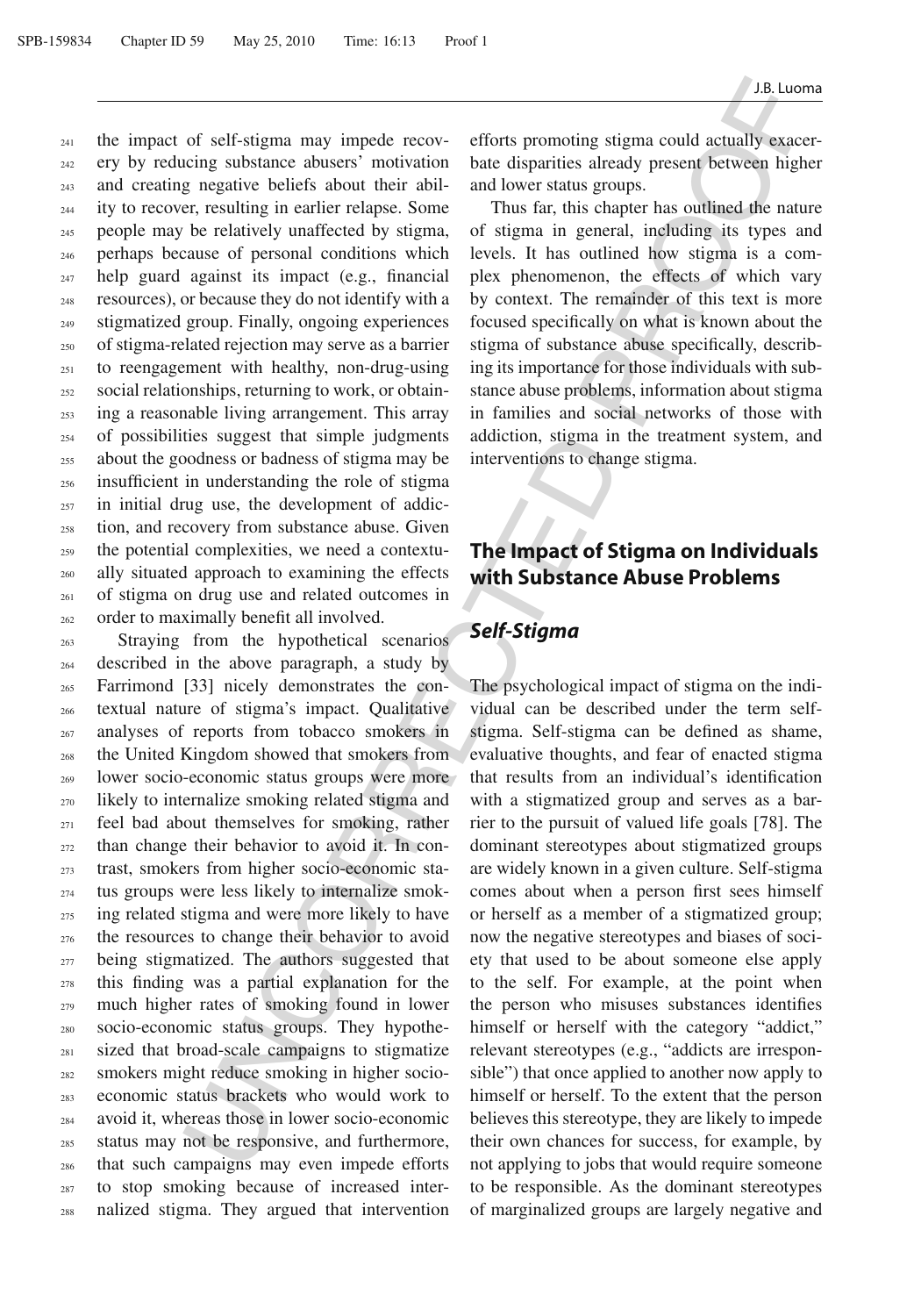289 290  $291$ 292 devaluing, self-stigma may further increase the shame that often comes with addictive behavior that violates important societal and personal values and norms.

293 294 295  $296$ 297 298 299 300 301 302 303 304 305 306 307 308 309 A second component of self-stigma is the fear of enacted stigma. Out of this fear of being the target of stigma a person might avoid treatment in the first place or might not get needed social support that could come from disclosing their concerns to trustworthy others. People with substance abuse widely report fear of stigma as a reason for avoiding treatment [23, 51, 63, [137,](#page-21-7) [138\]](#page-21-8). Less evidence is available for other effects of self-stigma in addiction, but selfstigma in mental illness has been associated with delays in treatment seeking [65, 118, 130], diminished self-esteem/self-efficacy [20, 76, [146\]](#page-21-5), lower quality of life [113], early dropout from treatment [127], poorer social functioning over time [100], and increased depression at follow-up [\[110\]](#page-20-10).

#### 312 **Coping and Self-Stigma**

313

310 311

314 315 316 317 318 319 320 321 322 323 324 325 326 327 328 329 330 331 332 333 334 335 336 Much of the harm of self-stigma comes not only from the presence of shame, painful selfevaluations, or fear of stigmatization, but also from understandable yet costly attempts to cope with these difficult thoughts and feelings. For example, when people who identify with a stigmatized group enter situations where they perceive the potential for devaluation based on this identity [\[131\]](#page-21-9), they often expend energy searching for and defending against this perceived threat. The effort is taxing and distracts the individual in ways which might hinder social or intellectual performance. In a recent test of this idea, Quinn et al. [105] found that individuals with a history of mental illness who revealed this history prior to taking an intelligence test had poorer performance compared to a control group who did not relate their history of mental illness. These results are in line with more general findings on stereotype threat, that is, that people perform more poorly in situations where a specific stereotype about the group of which they are a member applies [\[131\]](#page-21-9). Specifically in

relation to substance abuse stigma, these findings suggest that when people with a history of substance abuse problems are in a situation in which addiction-related stereotypes might apply, they may perform more poorly than they would in situations unrelated to addiction-related stigma.

e Stigma as a Barrier to Trestment and Recovery<br>
estigma any further increase the relation to substance abuse stigma, these finding<br>the action of the stigma any further increase the relation to substance abuse graphs, the People also cope with stigma by withdrawing their efforts from or disengaging their selfesteem from domains in which one's in-group is negatively stereotyped or in which they fear being a target of discrimination. In an attempt to cope with the potential judgment, failure, or shame that might result from "confirming" a stereotype, a person may exert less effort in domains of living that relate to relevant stereotypes [82]. For example, a person who identifies with the stereotype that alcoholics are immoral might not engage with spiritual or religious groups out of fear that they might be judged by others for their "moral weakness." Unfortunately, when a domain is one that might be part of living well (e.g., a steady job) and is likely to elicit thoughts of common stereotypes (e.g., "they won't hire an addict"), then disengagement from that domain (e.g., not looking for work) is likely to interfere with recovery.

Whether a stigmatizing mark can be concealed is also a relevant variable to how people cope. For example, some stigmas may be relatively concealable, such as a past felony conviction or a history of depression, while others may be quite difficult to conceal, such as obesity or diseases with obvious physical characteristics. For many people with substance abuse problems, their condition is concealable, while for others it is less so. Another way to think about concealable stigma is the distinction between "discredited" versus "discreditable" individuals [39]. For individuals with a concealable stigma, a common occurrence is deciding with whom, where, and when to disclose the stigmatizing identity. Whether disclosing a stigmatizing identity is helpful or harmful is likely to be highly dependent on context [30]. In some cases, through disclosing a stigma a person may be able to obtain social support or direct assistance from treatment agencies or health care professionals. Revealing a secret to a trusted confidant has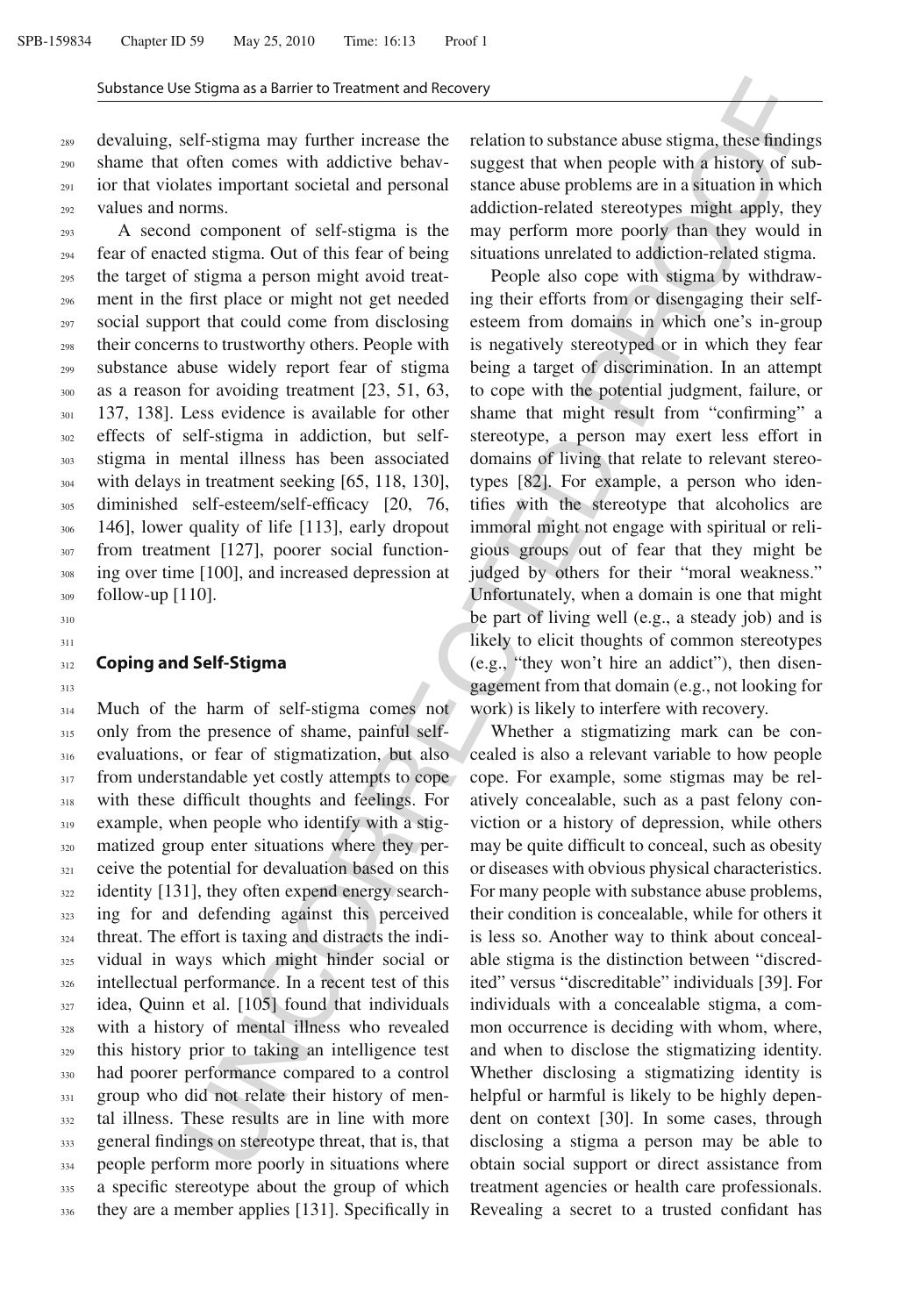337 338 339 340 341 342 343 344 345 346 347 348 349 350 351 352 353 354 355 356 357 358 359 360 361 362 363 364 365 366 367 also been shown to be related to a number of psychological benefits, including improved psychological and physical health [60, 111]. On the other hand, disclosure of a stigma could result in social rejection and isolation, the loss of a job, rejection by family members, judgment from treatment professionals, or disappointment that others were not more helpful. Research on secrecy as a method for coping with the stigma of addiction is relatively scarce and what exists is somewhat crude, typically examining secrecy as a generalized tendency in response to the fear of stigma, rather than examining the patterns of disclosure and how they might interact with social context. As a general rule, the use of secrecy and withdrawal from others as a coping mechanism has been associated with negative psychosocial outcomes [\[1,](#page-17-10) 72, 79, 115]. However, this general pattern should not be overgeneralized as a recent large study of mostly minority drug users [\[1\]](#page-17-10) found that talking with friends and family about being stigmatized and judged was associated with poorer health outcomes. One difference between the Ahern study and other studies of stigma was that Ahern specifically focused on discussions of being stigmatized, whereas most other studies examined the tendency to keep substance use a secret. This suggests that the content of what is disclosed may also affect the likelihood of a positive outcome from disclosure.

368 369 370 371 372 373 374 375 376 377 378 379 380 381 382 383 384 All of the coping processes described above (i.e., searching for potential threats, withdrawing efforts from valued domains, and secrecy) could be seen as forms of a broader process termed experiential avoidance. Experiential avoidance refers to the attempt to avoid, control, or reduce the frequency of difficult or painful emotions, thoughts, memories, or other private experiences [45]. Experiential avoidance overlaps with several closely related concepts, including lack of distress tolerance [9], cognitive and emotional suppression [141], and emotion/avoidance-focused coping [12]. As a broader pattern, experiential avoidance has been shown to contribute to a wide range of psychological and behavioral problems, including substance abuse, depression, anxiety, psychosis, and burnout among others [\[45\]](#page-18-13). Since experiential avoidance has been shown to be modifiable through mindfulness and acceptance based interventions [36, 46, 139], this suggests that teaching mindfulness and acceptance may be helpful in coping with stigma.

### **Multiple Stigmatized Identities**

Jon to be related to a number of experiential avoidance has been salvon to be related to a number of experiential avoidance has been absorption of a particular and distance and payistal health (100, 1111; [O](#page-21-11)n based interve For a person with substance abuse problems, the stigma of substance abuse is often only one of several stigmatized identities. Each stigmatized identity is layered on top of the other, creating a dense web of ideas about the self that must be managed and responded to depending upon the social and personal context. For example, substance abuse disorders are highly comorbid with other psychiatric disorders, meaning that the majority of people in treatment for drug abuse also have to contend with the stigma of mental illness [31, 61]. Many people in addiction treatment are also sexual or racial minorities. They may have a stigmatized medical condition such as hepatitis or HIV. They are frequently poor or homeless, both situations which carry their own stigma. Women who abuse substances are often assumed to be promiscuous [119]. Many people with substance abuse histories also have had problems with the legal system or have been incarcerated. In addition to the stigmatization that people may experience directly from the legal system, they now have the added stigma of a prior conviction. Each additional stigmatized identity increases the chance of stigmatization. Each layer of stigmatized identity carries its own challenges that make it even harder to cope with the stigma of drug addiction.

In addition to the problem of multiple stigmas, the impact of substance abuse stigma can also compound existing social inequalities. For example, the stigma of substance abuse has disproportionately impacted the African–American community in the United States, whose drugrelated incarceration rate far outstrips their comparative prevalence as drug users [\[142\]](#page-21-12). As many in treatment for addiction are relatively poorer, the stigma of drug abuse that tends to fall on those in treatment will also tend to further reduce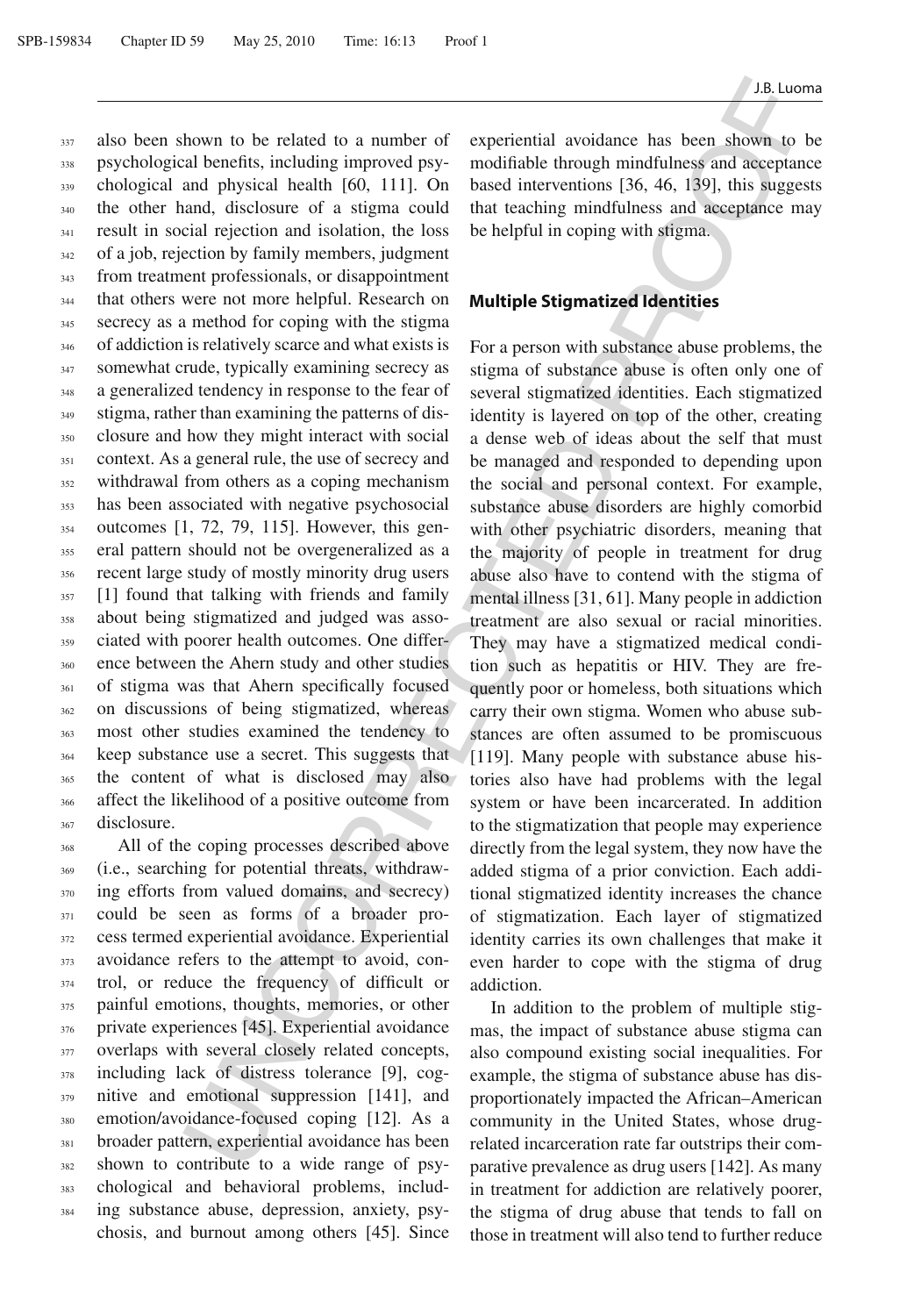385 386 387 388 389 390 the life chances available to those who are experiencing poverty [33]. Again, in addition to the direct effects of the stigma of addiction, stigma also tends to exacerbate the effects of already existing prejudice, marginalization, and disadvantage based on other identities.

#### <span id="page-9-0"></span>393 394 395 *Stigmatizing Attitudes and Behavior of Friends and Family*

391 392

396

397 398 399 400 401 402 403 404 405 406 407 408 409 410 411 412 413 414 415 416 417 Supportive, cohesive, and non-critical social networks predict good outcomes in addictions treatment [\[32,](#page-17-18) [90,](#page-19-12) 94], while conflict with several members of a social support network, interpersonal conflict, and isolation predict poor treatment outcomes [90, 91]. People entering treatment for addictive disorders are often marginalized, with few connections to family, friends, or coworkers. Entering treatment may be a marker for having exhausted their "moral credit" with employers and families [112]. Stigma may contribute to poorer outcomes by further contributing to the disruption of social ties and increasing isolation beyond the problems created through the direct impact of addictive behavior. Some data are available that bear directly on this point. A recent study of primarily minority drug users [\[1\]](#page-17-10) found that discrimination and stigmatizing interactions from family and friends was common and independently associated with poorer mental and physical health.

418 419 420 421 422 423 424 425 426 427 428 429 Stigma appears to degrade social networks over time. In one longitudinal study of people with mental illness, many of whom also abused substances [71], perceptions of stigma were associated with reduction in support from non-household relatives over time. Stigmatizing attitudes and behavior of friends and family may also reduce treatment adherence. A recent study of individuals taking antidepressants for depression [\[122\]](#page-20-15) found that stigmatizing caregiver attitudes predicted premature discontinuation of treatment.

430 431 432 Family members of substance abusers may also suffer from "courtesy stigma." Courtesy stigma refers to the tendency to devalue and stigmatize people who maintain or enter

e Stigma as a Barrier to [T](#page-18-17)restment and Recovery<br>
recet swallable to those who are expected to the 1391. For example, in a study by Earting BJ compare the rest in the 1301. Again, in addition on the 1391 by Every control i relationships with those in the stigmatized group [39]. For example, in a study by Barton [3], parents of adolescents who abused drugs reported that neighborhood children were told to stay away from their child, resulting not only in isolation for the child but also feelings of shame for the parents. Parents of substance-abusing adolescents also experienced shaming interactions when dealing with institutions such as schools, police, and the legal system. Courtesy stigma may disrupt social cohesion through contributing to struggles inside families that have a member who abuses substances. Family members may attempt to distance themselves from a substanceabusing family member in order to distance themselves from courtesy stigma and the shame that can accompany it. It may be the case that much of the behavior described in the literature as "enabling" or "co-dependent" may result from the family's attempt to avoid the shame of stigma [35] and maintain its identity as a "normal" family.

### <span id="page-9-1"></span>**Stigma in Treatment Settings**

# <span id="page-9-2"></span>*Stigma as a Barrier to Initial Treatment Engagement*

The public health implications of untreated substance abuse and dependence are enormous. Despite the proven benefits of substance abuse treatment, only a small fraction of those who could benefit ever enter treatment. In 2005, only about 2.3 million of an estimated 23.2 million Americans with substance abuse problems received some form of treatment [116]. Barriers to treatment entry are structural (e.g., location of facilities, lack of qualified personnel, lack of funding), and social (e.g., fear of stigma among those with substance misuse). Stigma contributes to structural barriers when people resist having substance abuse treatment facilities placed in their neighborhoods [\[6\]](#page-17-20), thus limiting access to treatment. This is important since a having to travel a longer distance to obtain addictions treatment has been associated with poorer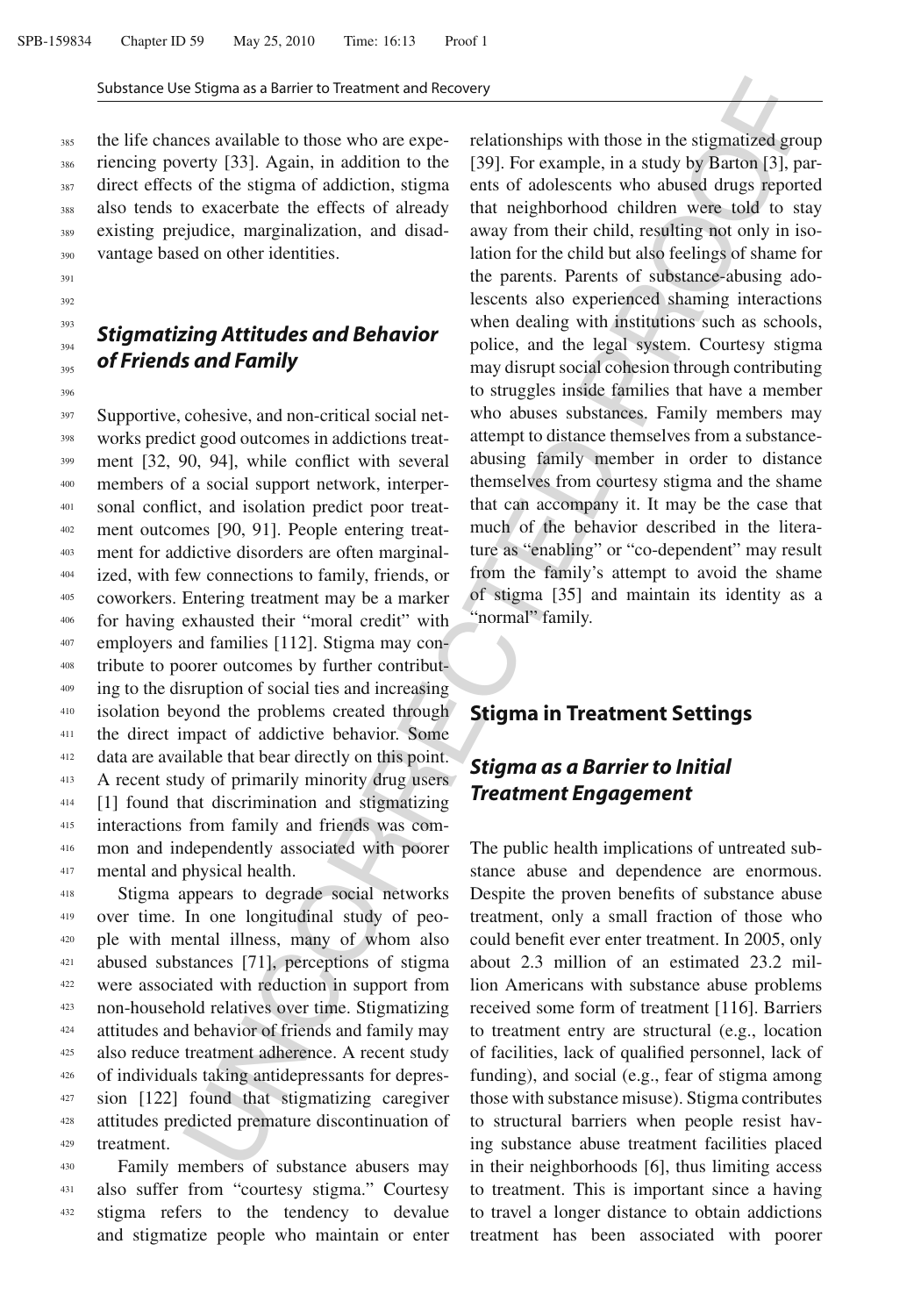433 434 435 436 437 438 439 440 441 retention [\[4\]](#page-17-21). The public is less interested in funding substance abuse treatment compared to other health or mental health problems [120], contributing to long waiting lists and prohibitive cost for treatment. Stressful job conditions result in high rates of burnout and job turnover in addictions professionals [62], resulting in less experienced counselors and less integrated, cohesive treatment centers.

442 443 444 445 446 447 448 449 450 451 452 453 454 455 456 457 458 459 460 461 462 463 464 465 466 467 468 Among the social barriers to treatment entry for addiction, probably the most common barrier cited in the literature is stigma [2, 23, 51, 63, [119,](#page-20-14) [137\]](#page-21-7). Across numerous studies, substanceabusing individuals report fear of stigma as a reason for not seeking treatment [23, 51, 63, [137,](#page-21-7) [138\]](#page-21-8). For example, Cunningham et al. [23] examined reasons for delaying or not seeking treatment among people with alcohol abuse problems who either self-changed and were in sustained recovery, were still actively abusing, or were currently in treatment. They found that people who were either actively using or selfchanged saw treatment as stigmatizing, wanted to avoid the stigma of the label "alcoholic," and reported that embarrassment and pride were barriers to seeking treatment. All three groups reported relatively similar reasons for avoiding treatment, leaving the authors to conclude that "current treatment is stigmatizing and that some alcohol abusers believe that seeking treatment would reflect negatively on them" (p. 352). A study of depressed individuals in Australia found it common to fear that others would think less of them for seeking help and that professionals would respond to them in a condescending manner [\[2\]](#page-17-22).

#### <span id="page-10-0"></span>471 472 473 *Stigma and Treatment Retention and Outcome*

469 470

474

475 476 477 478 479 480 For those who are able to overcome barriers and enter treatment, the most stable predictor of positive outcome is length of time in treatment, with studies commonly finding rates of dropout in the first month of outpatient and residential treatment exceeding 50% [\[54,](#page-18-19) [55,](#page-18-20) 125, 126]. Early treatment retention is critical, as data show that early dropouts have equivalent outcomes to those who are untreated [129], and that more time in treatment is related to better outcomes [24, 56, 124]. Unfortunately, stigma doesn't only serve as a barrier to treatment entry; stigma also appears to increase when individuals enter treatment, possibly contributing to poorer retention and thus poorer outcomes [54, [123,](#page-20-17) 129]. Link and colleagues' [71] modified labeling theory of stigma in mental illness holds that stigma begins to impact people once they have officially received a label from the treatment establishment. A relatively large body of data on seriously mentally ill and dually diagnosed populations supports the hypothesis that entering treatment for a stigmatized condition can result in a labeling process that negatively impacts people's engagement with treatment, psychosocial functioning, and self-concept [20, 75, 146].

UNCORRECTED P[R](#page-19-15)[O](#page-21-16)[O](#page-21-15)F The data on such a stigma-labeling process are less developed in the area of addiction, but some direct data are available to support this view. For example, Semple et al. [121] found that methamphetamine abusers who had previously been in treatment reported higher levels of stigma-related rejection than those who had never been in treatment. Another survey of people in treatment for substance abuse [\[79\]](#page-19-5) found that people with higher levels of current stigma-related rejection had more previous episodes of treatment and that this relationship remained stable even after controlling for other explanatory variables, such as current severity of addiction, demographics, secrecy coping, and current mental health. While this evidence suggests that the impact of stigma and the rate of contact with stigmatizing experiences may increase with treatment entry, we know little about how this happens. For example, we know little about whether stigmatizing messages and rejecting experiences primarily come from non-family social relationships, close family, employers, media, or treatment staff. Moreover, we do not know if certain sources have greater impacts than others, or whether the impact is different for those new to treatment versus those returning to treatment.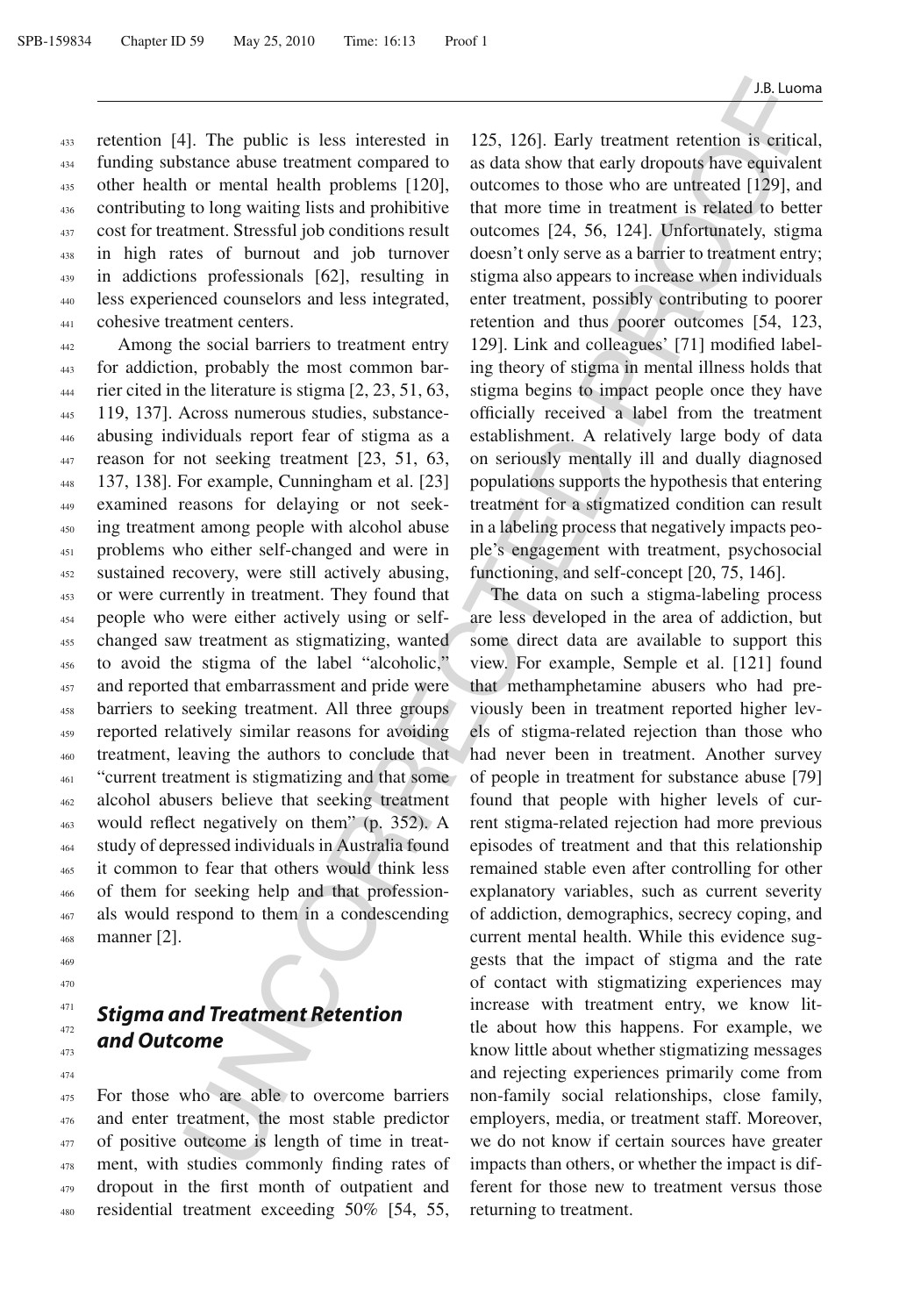#### <span id="page-11-0"></span>481 482 483 *Stigmatizing Attitudes and Behavior of Professional Staff*

e stigma as a Barrier to Trestment and Recovery<br>
estigma as a Barrier to Trestment and Recovery<br>
interval can be the solution of control and the two same<br>
equitare carry in control estimates (the model and the system inte 484 485 486 487 488 489 490 491 492 493 494 495 496 497 498 499 500 501 502 503 504 505 506 507 508 509 510 511 512 513 The therapeutic alliance early in counseling has been shown to be a predictor of engagement and retention in substance abuse treatment [\[89\]](#page-19-16). Other data show that negative therapeutic alliances predict deterioration in substance abuse treatment [44]. Thus, any actions on the part of substance abuse treatment practitioners that harm the therapeutic alliance are likely to negatively impact retention and treatment outcome among their clients. Health professionals, including addiction counselors, nurses, physicians, and support staff, have been exposed to the same cultural environment that instills stereotyped beliefs in other people. Thus, whether they are aware of it or not, providers likely have internalized many of the same stigmatizing beliefs about substance abuse as others in society. Research shows that health professionals often have moralistic, negative, and stigmatizing attitudes toward substance misuse and believe that substance-abusing individuals are unlikely to recover [\[87,](#page-19-17) 90, 109]. For example, one study of mental health support workers in the UK found that alcohol and drug addiction produced more negative responses to an attitude questionnaire than did other problems or mental illness and that those with alcohol and drug problems were mostly likely to be seen as unable to improve if treated [135].

514 515 516 517 518 519 520 521 522 523 524 525 526 527 528 To the extent that stigmatizing attitudes are expressed by providers, they could negatively impact the alliance, thereby reducing retention and creating poorer outcomes. Similarly, support and non-treatment staff could potentially create a hostile atmosphere for clients, further contributing to reduced retention. Because stigmatizing attitudes tend to have a greater impact in situations in which one group has power over another [73], stigmatizing beliefs among healthcare providers may be particularly likely to negatively affect the recovery of those they are trying to help [8]. Some evidence suggests that stigmatizing interactions with providers may be more frequent than expected: one study of methamphetamine abusers found clients' inability to get along with treatment staff was a major reason for dropout [121], while two surveys of consumers of mental health services found that 19% [28] and 25% [140] of consumers had experienced stigmatizing provider behavior. Data from a qualitative study of alcohol and drug abuse counselors found that counselors largely saw illicit drug use as a failing of the individual that needed to be "fixed" with drug treatment rather than seeing the larger context which includes such factors as stigma. In this study, while counselors were generally aware that stigma serves as a barrier to drug treatment, they "did not perceive they as individuals and as treatment workers could perpetuate the same barriers and prejudices" [136] (p. 378).

## <span id="page-11-1"></span>**Interventions to Reduce Stigma**

While a large literature on the nature of stigma exists, research on how to change stigma or how to help people with stigma is much more limited [11]. Interventions can target either public or self-stigma and can vary from large-scale interventions targeting the general public to focused interventions targeting high risk or identified target populations.

## <span id="page-11-2"></span>*Reducing Public Stigma*

A number of kinds of interventions for reducing stigma in the general public have been proposed and researched. Corrigan et al. [17] proposed three strategies derived from social psychology theory for changing public mental illness stigma that could also be applied to substance abuse stigma: education, contact, and protest. Each of these approaches is reviewed below.

Educational approaches aim to provide new information about a stigmatized group and dispel negative stereotypes. Nearly all the research on education as a stigma reduction method involves mental illness rather than substance abuse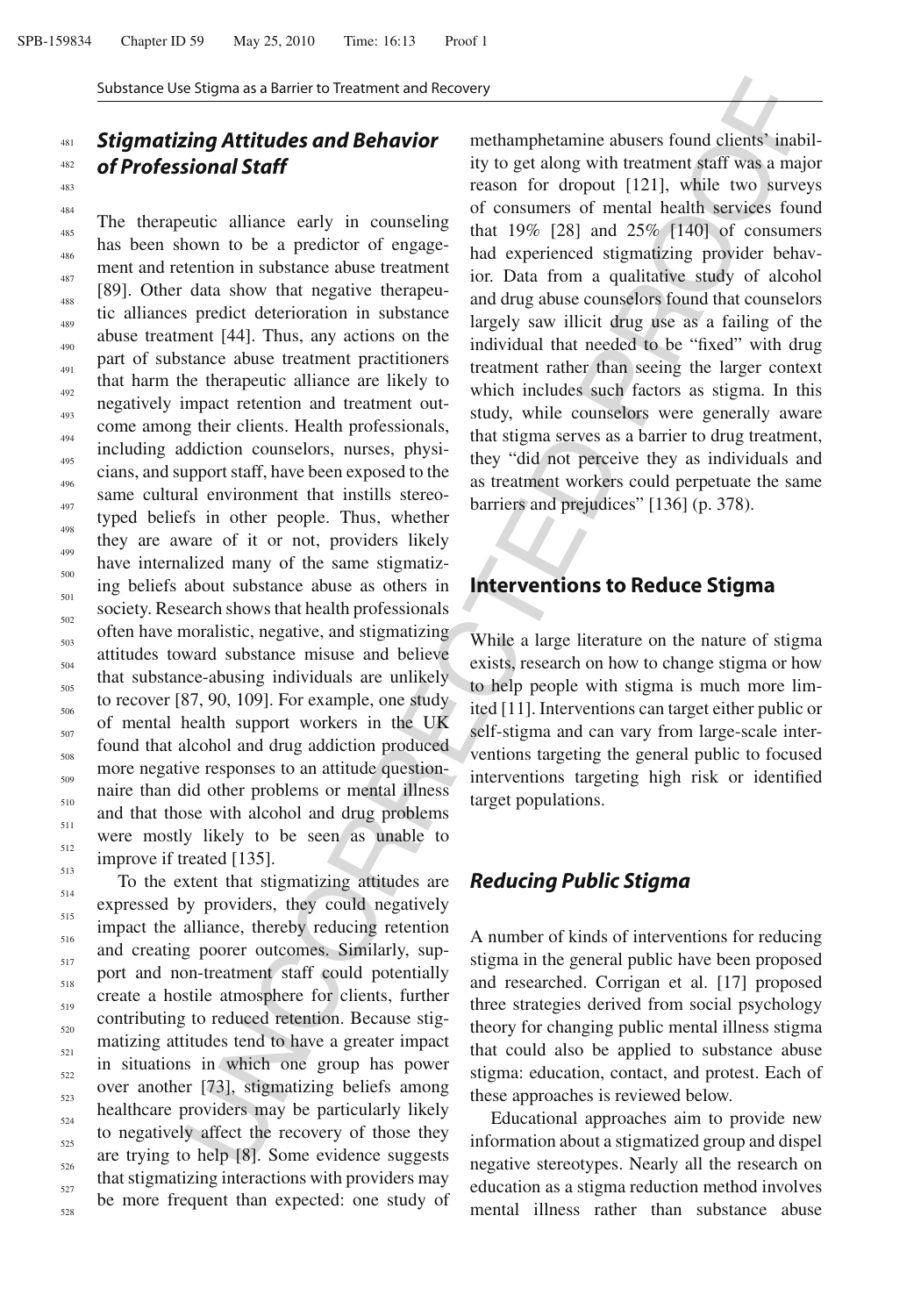529 530 531 532 533 534 535 536 537 538 539 540 541 542 543 544 545 546 547 548 549 550 stigma. Cross-sectional research has shown that those who are more knowledgeable about mental illness are less likely to exhibit stigmatizing attitudes [\[69,](#page-19-6) 70]. Whether this indicates that people who are less stigmatizing are more open to learning about mental illness, or whether education reduced stigma is unclear. A number of studies have shown short-term improvements in attitudes toward stigmatized groups as a result of educational interventions [17, 19, 59, 93, 97], though results are sometimes inconsistent [53], and studies have generally lacked follow-up assessments. One study that did have a followup showed that initial positive results were not maintained [19]. Haghighat [40] has suggested that these positive results might be a product of social desirability rather than true attitude changes. Other data suggest that education may serve to increase positive attitudes among those who already exhibit positive attitudes but may not impact those with negative attitudes or may even reinforce preexisting negative biases [7].

551 552 553 554 555 556 557 558 559 560 561 562 563 564 565 566 567 568 569 570 571 572 573 574 575 576 Recently, researchers have also begun to pay attention to the content of educational interventions for stigma reduction, especially the effects of characterizing psychiatric symptoms as caused by psychosocial events versus a disease of the brain with biological, genetic, or structural abnormalities. In general, data are not very supportive for the effectiveness of a biological/genetic message as a method for reducing stigma, and some data suggest that it may actually increase stigma. The one exception is that a biological/genetic message has sometimes been shown to reduce blame toward those with mental illness for causing their own problems, which was found in two studies [68, 88] but not in a third [103]. One of these same studies showed that while a disease explanation reduced blame, it actually provoked *harsher* behavior toward a person described as mentally ill versus a psychosocial explanation [88]. Another experimental study showed that a biological explanation resulted in a less hopeful expectation of improvement [68]. Extensive correlational research shows that genetic or biological explanations for mental illness and diagnostic labeling are related to greater perceptions of

IS also<br>to se sectional research has shown that dangenousness, desire for distance, and production<br>the more knowledgeable about ment-toon of poor progress in 1085, [F](#page-20-23)or the<br>sile particles in the this distance is the total p dangerousness, desire for distance, and prediction of poor prognosis [103, 107, 108]. For example, surveys in the United States from 1950 and 1996 showed both an increased likelihood to view mental illness as having a biological cause and also to believe that those with mental illness are dangerous [104]. In contrast, data are more reliably supportive of interventions presenting psychiatric symptoms as understandable reactions to life events (i.e., psychosocial explanations). Psychosocial explanations of mental illness have also been related to more positive attitudes toward mental illness in correlational studies [108]. Interventions promoting a psychosocial explanation have resulted in a reduction in fear of dangerousness, desire for social distance, and other negative attitudes [68, [83,](#page-19-22) 92, 93], though the impact has sometimes been found to vary by target group [68], and these results have not been assessed for their long-term effects. In sum, while a small sample of data suggests that a brain disease message may reduce blame, the preponderance of existing data supports that idea that describing mental illness as a brain disease is not likely to improve stigma on a broad scale and may even lead to increased stigma of some kinds. At the current time, promoting a brain disease message as a stigma reduction method could not be considered an evidence-based practice, while promoting psychosocial explanations for mental illness appears to be promising, at least in these preliminary studies.

While the data indicate that educational interventions based on efforts to characterize mental illness as a brain disease are not likely to reduce stigma, these results do not mean that more complex and nuanced approaches to stigma education that emphasize both biological and psychosocial causes, such as diathesis-stress models, might not be effective. In addition, it remains unknown whether current findings will reliably generalize to the stigma of addiction. It may also be the case that there has been an overemphasis on educational approaches predicated on the idea of information provision as a primary method for stigma reduction and that information provision is simply not a very effective way to change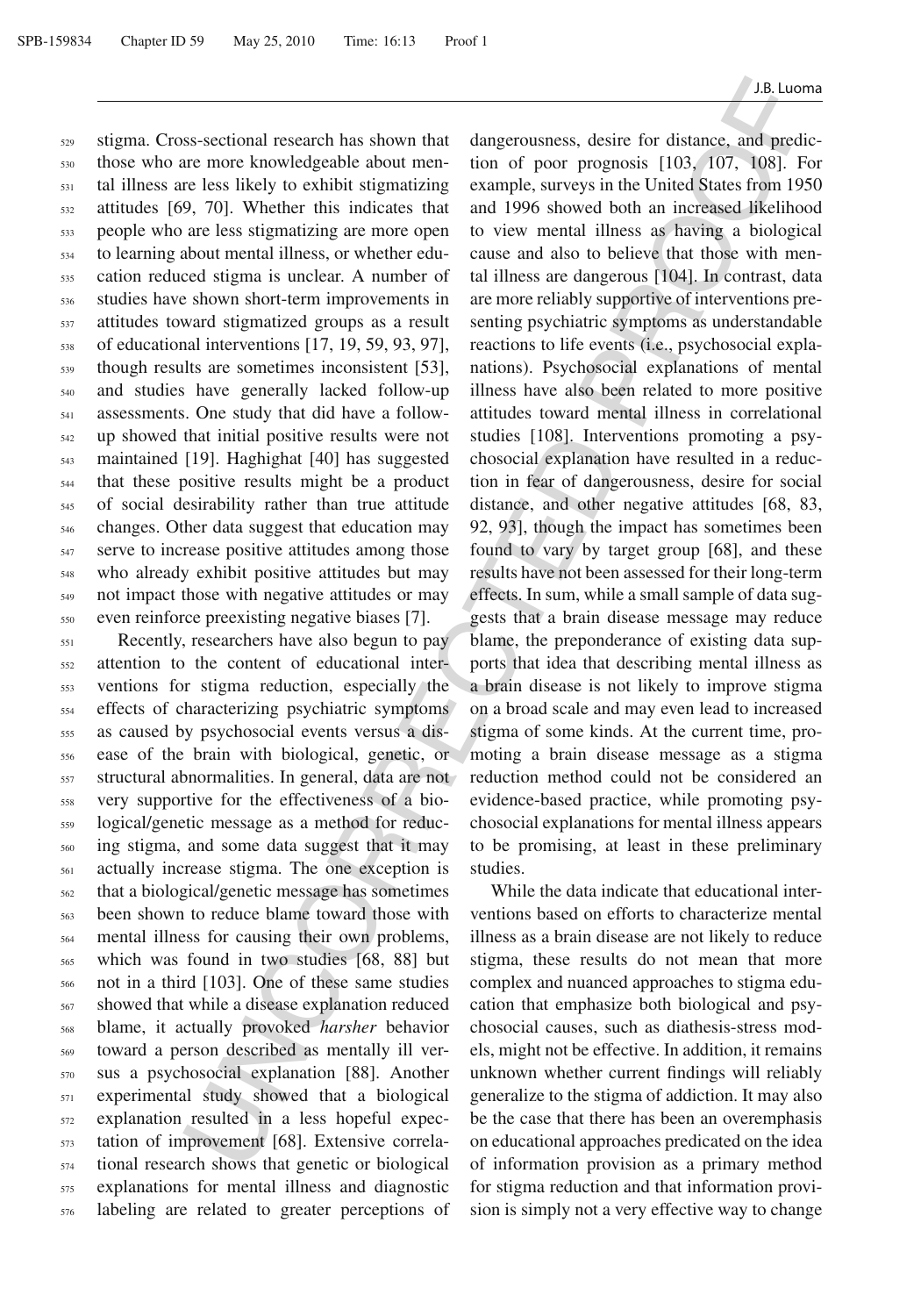577 578 579 580 581 entrenched attitudes. Other types of interventions based on models other than information provision may be more effective in reducing stigma. Some of these models are explored in more detail below.

582 583 584 585 586 587 588 589 590 591 592 593 594 595 596 597 598 599 600 601 602 603 604 605 606 607 608 609 610 611 612 613 614 615 The second category of interventions, protest, involves attempting to suppress negative attitudes and representations of a stigmatized group through disputing the morality of holding and expressing such views or through threatening a boycott of a company's products. Research on thought suppression suggests that attempting to suppress or avoid unwanted thoughts can result in paradoxical increases in those very thoughts [\[141\]](#page-21-10). People who are asked to suppress thoughts about stereotyped groups can actually become more sensitized to them, resulting in unwanted intrusions of thoughts about that group and more behavioral avoidance of the stigmatized group [\[80\]](#page-19-24). Creating conditions that demand correct behaviors (e.g., "do not stare at the physically disabled") can also increase the physical avoidance of stigmatized persons [66]. As suggested by this basic research, most studies of protest strategies targeting attitude and behavior change in individuals have shown it to be inert [17]. In contrast, some anecdotal reports of the use of protest strategies, such as letter writing campaigns or product boycotts to get companies to remove or correct stigmatizing portrayals of mentally ill individuals in the media, have reported some success [13]. In sum, systematic confrontation and protest targeting the stigmatizing behavior of individual persons seems to be largely ineffective and may even exacerbate stigma. On the other hand, the effects of targeting corporations or organizations with organized protest campaigns have not been systematically evaluated.

616 617 618 619 620 621 622 623 624 Finally, contact strategies attempt to change attitudes toward stigmatized groups by creating positive social contact between members of the stigmatized group and the public. Research has shown that people who have more contact with mentally ill individuals endorse less stigma [70, [96,](#page-20-25) [97\]](#page-20-20), though it is unclear whether contact with mentally ill individuals decreases stigma or whether those with lower levels of stigma are more likely to seek contact. Contact as a strategy for reducing prejudice has long been known to be successful in research on racial prejudice [102]. Interventions based on contact have been the most consistently successful at reducing negative attitudes toward the mentally ill [17, [19\]](#page-17-27), generating at least some maintenance of attitude change over time and impact on related overt behavior. The limits and exportability of this approach are still somewhat unknown as past research has shown that there are number of situational constraints that can make this approach difficult to implement in real world settings [\[14\]](#page-17-30). Specifically, as this approach does not appear to have been tested in stigma reduction with those with substance abuse or in recovery, its putative efficacy in that area remains hypothetical.

e Stigma as a Barrier to Testiment and Recovery<br>
attitudes. Other types of interven-<br>
anore likely to seek contact. [C](#page-20-27)ontact as a star<br>
on nodels other this information eigy for reducing prejudice has for a broadbase of th The lack of research on stigma reduction strategies in addiction may have to do with conflicting societal views about the usefulness and moral correctness of stigma toward substance use and substance users. In contrast with mental illness where few would argue in support of stigma, there are vocal proponents of actively stigmatizing drug use and drug users [117]. Some large-scale drug prevention programs, such as the Montana Meth Project, which uses advertisements featuring dramatic and often violent depictions of problem drug use, appear actively designed to stigmatize drug users. The Montana program appears to be focused largely on preventing initial drug use and some evidence suggests that this program may be effective in that aim [58]. However, as is common in the criminal justice literature, the potential impact of this campaign on those who are currently using illicit drugs or attempting to recover appears unexamined. Thus, while these types of approaches may reduce initial drug use through increasing stigma, they may have the unintended effect of compounding stigma toward and among those who do become addicted, though further research is needed to examine this question. Thus, the overall public health impact of campaigns such as the Montana Meth Project may be negative, despite the possible reduction in rates of initial drug use that may result from these stigmatization-focused programs.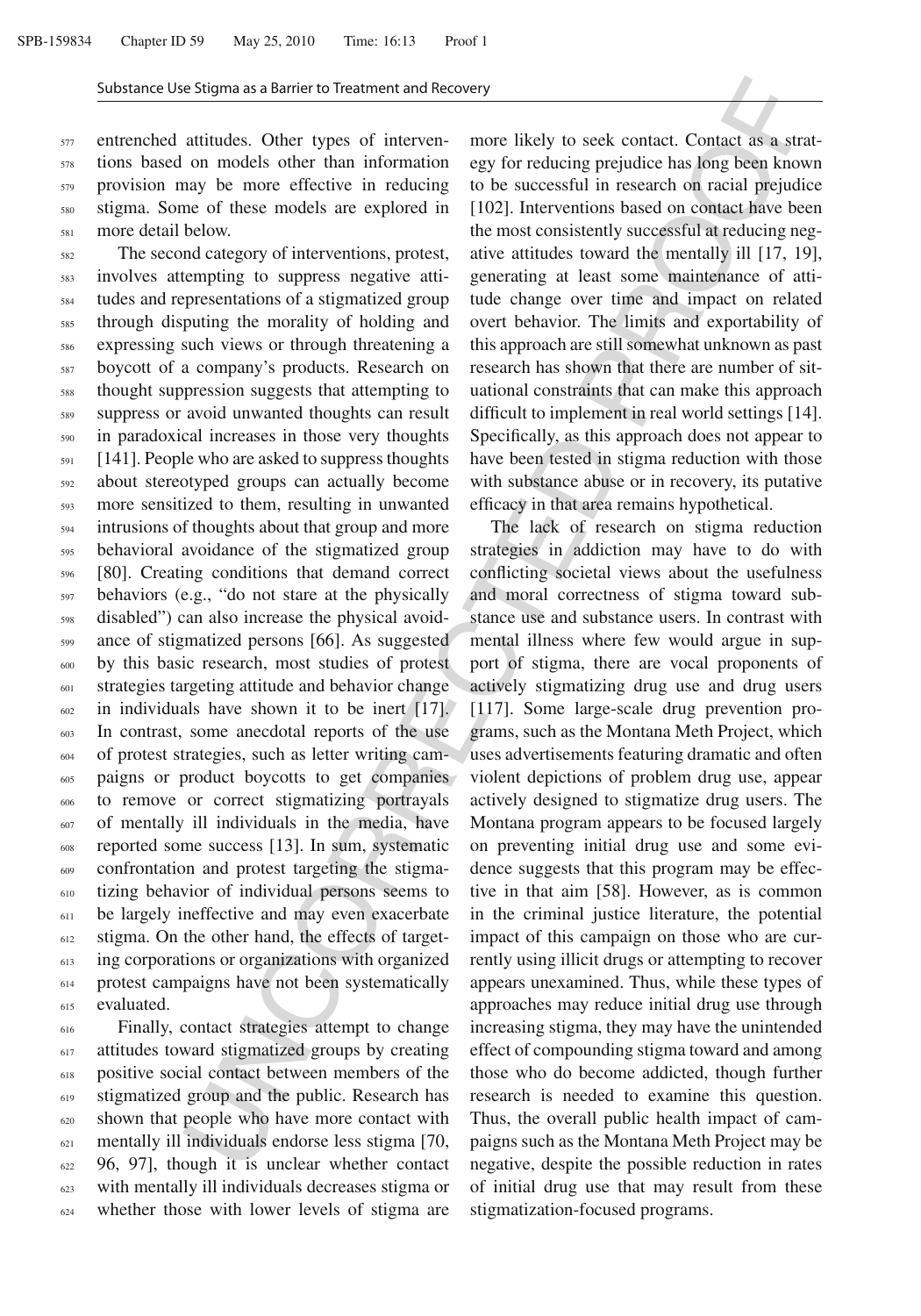### <span id="page-14-0"></span>625 *Reducing Stigma in the Health Care System*

628 629 630 631 632 633 634 635 636 637 638 639 640 641 642 643 644 645 646 647 648 649 650 651 Since stigma appears to increase after the person has entered the treatment system and has been labeled as a substance abuser, then it would make sense that interventions targeting the health care system and the process of entry into treatment might be particularly important in reducing the impact of stigma on those attempting to recover from drug addiction. Thus, interventions targeting the prevalent stigmatizing attitudes and behaviors of health care providers and professional staff or focusing on changing organizational structures or admissions procedures might have promise in improving treatment engagement or retention. In targeting stigma in addictions specialty providers, programs designed to provide direct education about stigmatized groups or to promote contact with those in the stigmatized group do not seem very relevant since addictions professionals already know vastly more about these topics than do average persons and have also had a great deal of contact. As protest has not shown much promise, other interventions are needed.

652 653 654 655 656 657 658 659 660 661 662 663 664 665 666 667 668 669 670 671 672 One alternative intervention that has been studied is the use of mindfulness, acceptance, and values processes derived from Acceptance and Commitment Therapy [43]. Acceptance and Commitment Therapy as applied to stigma in addictions professionals focuses on promoting psychological acceptance of difficult thoughts and feelings that come with working with difficult clients (i.e., those most likely to be stigmatized), reducing the behavior regulating impact of the literal content of stigmatizing and evaluative thoughts (e.g., "This client is hopeless"), and helping clinicians to contact the values they bring to their work so that these values can better guide their behavior. In one pilot study of this approach [43], 90 licensed or certified alcohol and drug abuse counselors were randomly assigned to 1-day workshops based on Acceptance and Commitment Training  $(N = 30)$ , Multicultural Training  $(N = 30)$ , or a control lecture about methamphetamine and 3,4-methylenedioxymethamphetamine interventions. Stigmatizing attitudes were reduced posttraining in both active treatment groups, but only the Acceptance and Commitment Therapy condition generated lower stigmatizing attitudes at the 3-month follow-up. An additional benefit of the Acceptance and Commitment Therapy intervention is that it decreased burnout at the 3-month follow-up, suggesting that interventions targeting stigma in providers may also have the effect of reducing burnout.

**Stigma in the Health Care** 3.4-mabylenedioxynedhamphetanic interventory<br>uspectra to increase after the pressum distinguishing attitudes were reduced as<br>the suggest of increase after the person the Acceptance and Committe Organizational interventions might also be useful in identifying and remediating stigmatizing policies and procedures. For example, an admission process walk-through [34] might be used to examine whether stigmatizing messages or behaviors occur during initial treatment engagement. These stigmatizing messages might range from the more overt (e.g., telling a client they are hopeless) to more subtle (e.g., therapists telling jokes about "addicts"). Admission walk-throughs could identify potentially stigmatizing interactions that happen during potential client's first contacts with the treatment system and options for remediating these problematic interactions. The overall goal of a walk-through exercise is to identify problematic processes and improve service delivery by allowing providers and those in charge of the system of care to understand what it is like to enter the treatment system [34]. Other organizational and quality improvement interventions might also be adapted to target organizational change relating to stigma.

# <span id="page-14-1"></span>*Empowering Those in Recovery*

Another way to help participants in the addictions treatment system is to empower them to overcome the negative evaluative thoughts, shame, and fear of enacted stigma that are part of self-stigma. For substance abuse related stigma, an uncontrolled pilot study targeting self-stigma with Acceptance and Commitment Therapy [\[79\]](#page-19-5) showed promising outcomes with medium to large effects across a number of variables at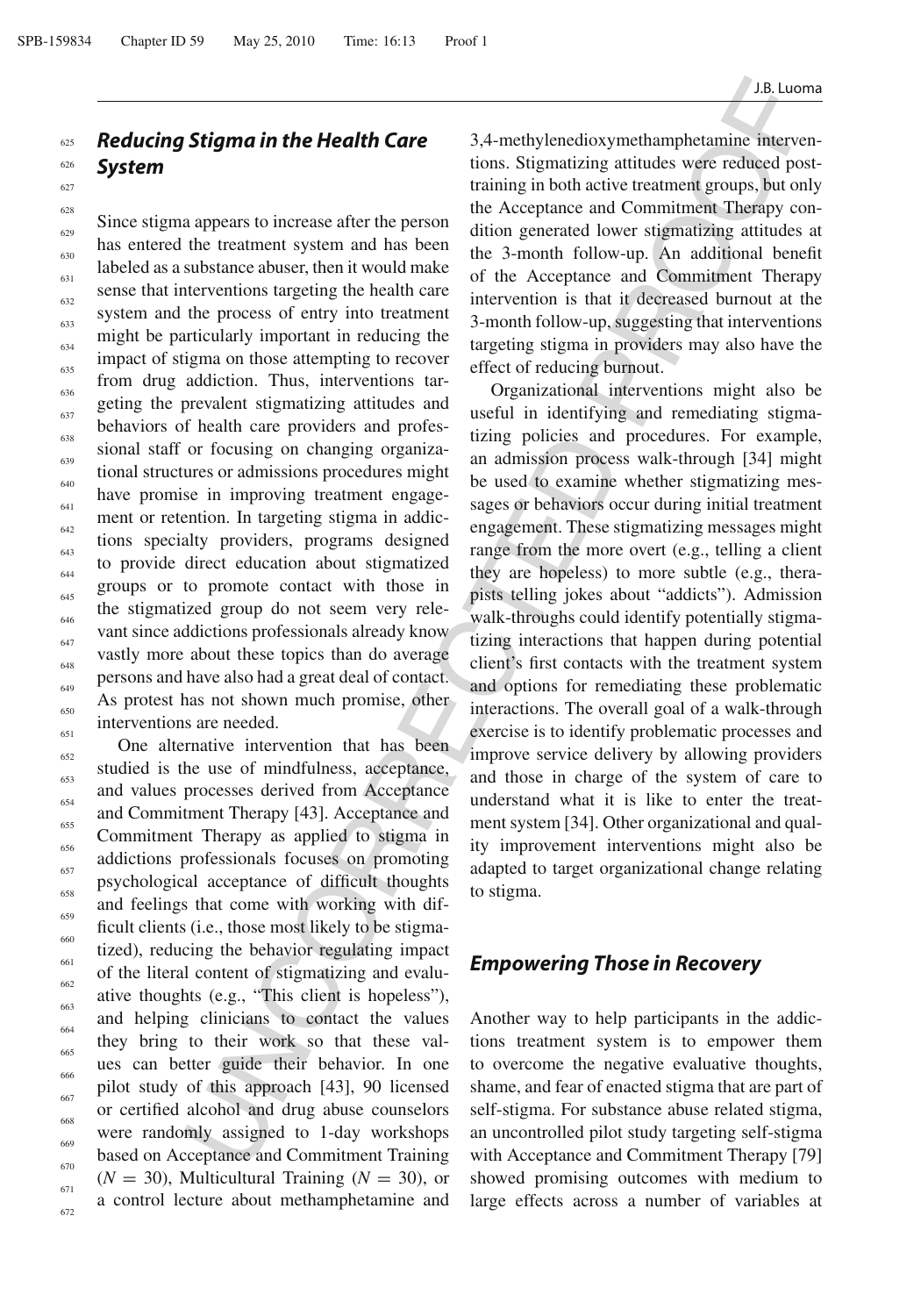673 674 675 676 677 678 679 680 post-treatment. However, the intervention was delivered along with concurrent treatment, making it difficult to rule out the possibility the observed effects were not simply the result of concurrent treatment. Other studies that have examined interventions for self-stigma in mental illness might provide some guidance for developing interventions for self-stigma in addiction.

681 682 683 684 685 686 687 688 689 690 691 692 693 694 One aspect of self-stigma is the way that fear of enacted stigma can impede recovery. One study tested an intervention that consisted of education about stigma, discussion of methods to combat and cope with stigma, and discussion about personal experiences of stigma that focused more on coping with enacted stigma than on other aspects of self-stigma. In this study, rehabilitation clubhouse members  $(N = 88)$  were randomly assigned to either 16 group sessions of the stigma intervention or no treatment. At a 6-month follow-up the intervention group was not significantly different from controls on any measure.

695 696 697 698 699 700 701 702 703 704 705 706 707 708 Knight et al. [64] compared a six-session group intervention based on cognitive behavioral therapy to a waitlist. The cognitive behavioral therapy intervention was developed primarily from existing manuals on the group treatment of auditory hallucinations and the group treatment of poor self-esteem. At post-treatment, effects were seen for measures of psychopathology and self-esteem, with these effects mostly maintained through follow-up. However, no effects were seen on stigma coping or empowerment measures, making it less clear whether the effects were more general therapeutic effects or had any specific impact on self-stigma.

709 710 711 712 713 714 715 716 717 718 719 720 Another group intervention for mental illness examined the impact of a 12-session group intervention (1.5 h per group) that focused on helping individuals with first-episode psychosis to maintain an identity distinct from mental illness, promote hopefulness, minimize the impact of stigma, and help them to embrace a healthy sense of self [85]. Results of this randomized trial, comparing treatment as usual to treatment as usual plus the stigma intervention, showed that at post-treatment, the group that received the experimental intervention had improved scores on a measure of self-stigma, hopefulness, and quality of life, but not on several other scales [86]. A previous pilot study of the same intervention also showed an impact on a measure of self-stigma that the investigators termed engulfment, which refers to the tendency to allow illness and its associated stigma to entirely define the self-concept [85].

In summary, there exist a number of promising interventions for self-stigma, with some mixed findings regarding the specificity of their effects. Now that some interventions have begun to show promising effects on stigma and related variables, future research needs to focus more on testing of specific models of change.

# <span id="page-15-0"></span>*Stigma and the Emotion of Shame*

e Stigma as a Barrier to Trestiment and [R](#page-19-26)ecovery<br>
estigma as a Barrier to Trestiment and Recovery<br>
one with convent treatment, make quality of iffel, but not on several of<br>the scaling out to convent treatment, make qualit Both of the definitions of stigma and most of the research on stigma ignore the emotional responses that are entailed in this phenomenon [77] such as guilt, disgust, anger, and, most prominently, shame. Recently, several prominent stigma researchers called for more research into the relationship between stigma and shame [114]. Much of what has been described as characteristic of the personal experience of being stigmatized has also been described in the literature on the emotion of shame. For example, shame has been defined as an experience of "self as flawed and undesirable in the eyes of others" [38, 134], which is similar to Goffman's [\[39\]](#page-18-0), idea of stigma as an "attribute that is deeply discrediting" that reduces a person "from a whole and usual person to a tainted, discounted one" (p. 3). Shame is often elicited in social contexts and is associated with thoughts that one is seen as inferior or that others are condemning the self [38]. Similarly, in self-stigma people are fearful of being condemned, stigmatized, or judged by others because of their member in the stigmatized group. Shame is also associated with cultural values, meaning that what is shameful varies according to the standards and ideals of a particular culture [\[67\]](#page-19-4) as is what is stigmatized varies across cultures.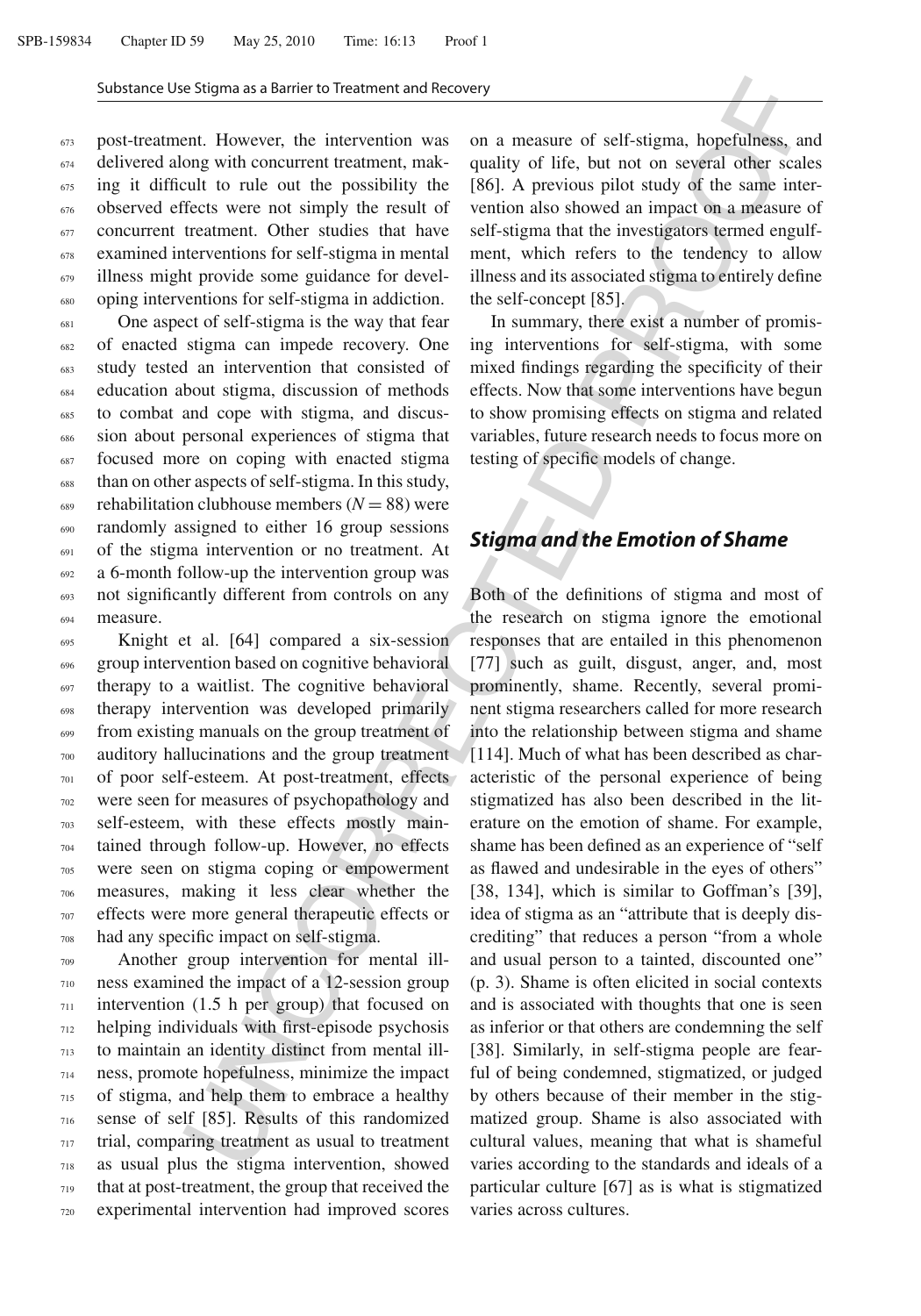The time sected and motions and motions is a maladaptive or adoptive constant in the section with the inserest and reduced and motion in the sected with a more attention is paid to the spectral control in the sected with a 721 722 723 724 725 726 727 728 729 730 731 732 733 734 735 736 737 738 739 740 741 742 743 744 745 746 747 748 749 750 751 752 753 754 755 756 757 758 759 Shame has been called a "moral emotion" [\[133\]](#page-21-21), in that it is seen as relating to transgressions of the norms and values of a society. While most authors agree that shame is a highly socially based emotion, substantial disagreement exists as to the usefulness of shame in regulating human behavior. Some authors see shame as a largely maladaptive, negative emotion, with little useful function [134]. Following similar reasoning, some therapy developers have suggested that shame should be directly targeted using shame reduction strategies [25, 143]. Other authors have suggested that shame may serve a valuable function in regulating people's behavior through limiting deviations from accepted norms [\[29\]](#page-17-32). As shame can also arise when people violate their own standards and values, shame may have a role in alerting people to important deviations from their own values or self-standards [84] so that they can self-correct their behavior. Seen through this lens, attempts to directly reduce shame during treatment may actually feed the addictive cycle [78] by allowing people to continue deviant behavior or violate self-standards and values [37] without feeling the shame that would ordinarily attend those actions. At least one study [\[79\]](#page-19-5) specifically targeted the experience of shame in addiction and showed that it could be reduced through treatment. However, in this study, while shame was reduced at posttreatment, the target of the intervention was not the reduction of shame, but rather increasing acceptance of the feeling of shame and mindfulness of stigmatizing thoughts and evaluations. Thus, it may not be as helpful to try to reduce shame directly, but rather to help people change their psychological relationship to shame, so that they are more mindful and accepting of the experience.

760 761 762 763 764 765 766 767 768 As discussed above in reference to stigma, the context in which shame is experienced is probably extremely important in understanding its function and usefulness. In some contexts, shame may be an adaptive, though painful, emotion that highlights deviations from important values or self-standards, whereas in other contexts, shame may simply be excessive and serve no useful function. The debate over whether shame is a maladaptive or adaptive emotion will likely be resolved when more attention is paid to the specific social and psychological contexts in which shame is experienced and how people cope with and respond to shame.

# <span id="page-16-0"></span>**Conclusions**

Stigma operates at many levels. Self-stigma works within the individual to impede recovery. Structural stigma operates through the formal and informal policies and procedures of the health care and legal systems. Enacted stigma is expressed in the negative attitudes and behavior of the public. Courtesy stigma extends the impact of stigma to families and to addictions treatment professionals who are paid more poorly than those in other health care fields [\[52\]](#page-18-31). Furthermore, the stigma of substance abuse falls disproportionately on those who already experience greater societal injustice, such as racial and sexual minorities and those living in poverty, and who, as a result, have been denied many life opportunities. Stigma is such a broad, pervasive process that it is difficult to characterize its full impact, with any one study only able to document a small portion of its effects. Only by taking an expansive view and appreciating the effects of stigma across many contexts can we begin to see the tremendous cost of this process to the people struggling with drug and alcohol addiction and to society in general.

A broad and pervasive problem like stigma merits a comprehensive and systematic solution. Currently, research and theorizing about the impact of stigma in addiction is in its infancy. We know even less about how to reduce the burden of stigma on those who are attempting to recover from a life damaged by addiction. Anyone who has ever worked with addiction has seen its devastating effects on the lives of individuals and the immense struggle involved in living even a single day clean and sober. People attempting to climb the mountain of recovery do not need the additional burden of stigma, as their road is hard enough.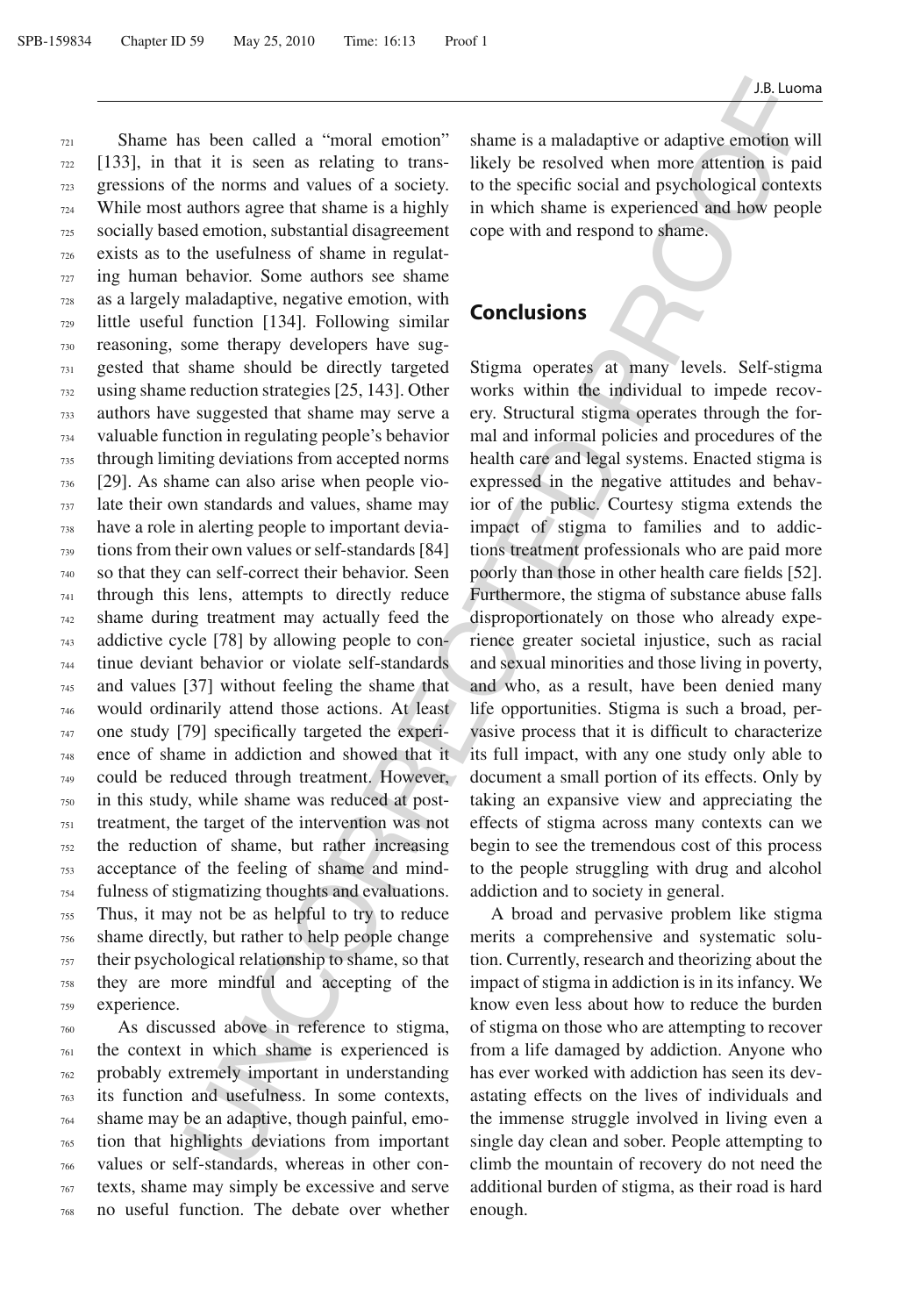#### 769 **References**

<span id="page-17-0"></span>770

- 771 772 773 1. Ahern J, Stuber J, Galea S (2007) Stigma, discrimination and the health of illicit drug users. Drug Alcohol Depend 88:188–196
- <span id="page-17-22"></span><span id="page-17-19"></span><span id="page-17-10"></span>774 775 776 2. Barney LJ, Griffiths KM, Jorm AF, Christensen H (2006) Stigma about depression and its impact on help-seeking intentions. Australian N Z J Psychiatry 40:51–54
	- 3. Barton JA (1991) Parental adaptation to adolescent drug abuse: an ethnographic study of role formulation in response to courtesy stigma. Public Health Nursing 8:39–45
	- 4. Beardsley K, Wish ED, Fitzelle DB, O'Grady K, Arria AM (2003) Distance traveled to outpatient drug treatment and client retention. J Subst Abuse Treat 25:279–285
	- 5. Biglan A (1995) Changing cultural practices: a contextualist framework for intervention research. Context
- <span id="page-17-32"></span><span id="page-17-30"></span><span id="page-17-29"></span><span id="page-17-28"></span><span id="page-17-25"></span><span id="page-17-24"></span><span id="page-17-21"></span><span id="page-17-20"></span><span id="page-17-18"></span><span id="page-17-17"></span><span id="page-17-16"></span><span id="page-17-15"></span><span id="page-17-14"></span><span id="page-17-12"></span><span id="page-17-8"></span><span id="page-17-7"></span><span id="page-17-6"></span><span id="page-17-5"></span><span id="page-17-4"></span><span id="page-17-1"></span>786 787 6. Borinstein AB (1992) Public attitudes toward per-AQ1<sup>1</sup> sons with mental illness. Health Affairs 186–196
	- 7. Boysen GA, Vogel DL (2008) Education and mental health stigma: the effects of attribution, biased assimilation, and attitude polarization. J Soc Clin Psychol 27:447–470
	- 8. Brener L, von Hippel W, Kippax S (2007) Prejudice among health care workers toward injecting drug users with hepatitis C: does greater contact lead to less prejudice? Int J Drug Policy 18:381–387
	- 9. Brown RA, Lejuez CW, Kahler CW, Strong DR (2002) Distress tolerance and duration of past smoking cessation attempts. J Abnorm Psychol 111:180–185
	- 10. Burris S (2002) Disease stigma in US public health law. J Law Med Ethics 30:179–190
	- 11. Campbell C, Deacon H (2006) Unravelling the contexts of stigma: from internalisation to resistance to change. J Community Appl Soc Psychol 16:411–417
	- 12. Carver CS, Scheier MF, Weintraub JK (1989) Assessing coping strategies: a theoretically based approach. J Personality Soc Psychol 56:267–283
	- 13. Corrigan P, Gelb B (2006) Three programs that use mass approaches to challenge the stigma of mental illness. Psychiatr Serv 57:393–398
	- 14. Corrigan PW (2007) Changing mental illness stigma as it exists in the real world. Australian Psychologist 42:90–97
	- 810 811 812 15. Corrigan PW, Lurie BD, Goldman HH, Slopen N, Medasani K, Phelan S (2005) How adolescents perceive the stigma of mental illness and alcohol abuse. Psychiatr Serv 56:544–550
	- 813 814 16. Corrigan PW, Markowitz FE, Watson AC (2004) Structural levels of mental illness stigma and discrimination. Schizophr Bull 30:481–491
	- 815 816 17. Corrigan PW, River LP, Lundin RK, Penn DL, Uphoff-Wasowski K, Campion J, Mathisen J,

Gagnon C, Bergman M, Goldstein H, Kubiak MA (2001) Three strategies for changing attributions about severe mental illness. Schizophr Bull 27:187–195

- <span id="page-17-31"></span><span id="page-17-27"></span><span id="page-17-26"></span><span id="page-17-23"></span><span id="page-17-13"></span><span id="page-17-11"></span><span id="page-17-9"></span><span id="page-17-3"></span><span id="page-17-2"></span>18. Corrigan PW, River LP, Lundin RK, Wasowski KU, Campion J, Mathisen J, Goldstein H, Bergman M, Gagnon C (2000) Stigmatizing attributions about mental illness. J Community Psychol 28: 91–102
- e Stigma as a Barrier to Testiment and Recovery<br>
Such 2001) Three structures for Schemes F. Schemes F. Schemes F. Schemes F. Schemes F. Schemes F. Schemes F. Schemes F. Schemes F. Schemes F. Schemes F. Schemes F. Schemes 19. Corrigan PW, Rowan D, Green A, Lundin R, River P, Uphoff-Wasowski K, White K, Kubiak MA (2002) Challenging two mental illness stigmas: personal responsibility and dangerousness. Schizophr Bull 28:293–309
	- 20. Corrigan PW, Watson AC (2002) The paradox of self-stigma and mental illness. Clin Psychol-Sci Pract 9:35–53
	- 21. Corrigan PW, Watson AC (2002) Understanding the impact of stigma on people with mental illness. World Psychiatry 1:16–20
	- 22. Crisp AH, Gelder MG, Rix S, Meltzer HI, Rowlands OJ (2000) Stigmatisation of people with mental illnesses. Br J Psychiatry 177:4–7
	- 23. Cunningham JA, Sobell LC, Sobell MB, Agrawal S, Toneatto T (1993) Barriers to treatment – why alcohol and drug-abusers delay or never seek treatment. Addict Behav 18:347–353
	- 24. De Leon G (1985) The therapeutic community: status and evolution. Subst Use Misuse 20:823–844
	- 25. Dearing RL, Stuewig J, Tangney JP (2005) On the importance of distinguishing shame from guilt: relations to problematic alcohol and drug use. Addict Behav 30:1392–1404
	- 26. Devine P (1989) Stereotypes and prejudice: their automatic and controlled components. J Personality Soc Psychol 56:5–18
	- 27. Devine PG (1989) Stereotypes and prejudice: AQ2 their automatic and controlled components. J Personality Soc Psychol 56:5–18
	- 28. Dickerson FB, Sommerville JL, Origoni AE (2002) Mental illness stigma: an impediment to psychiatric rehabilitation. Am J Psychiatric Rehabil 6:186–200
	- 29. Dijker AJM, Koomen W (2007) Stigmatization, tolerance and repair: an integrative psychological analysis of responses to deviance. Cambridge University
	- 30. Dindia K (1998) Going into and coming out of the closet: the dialectics of stigma disclosure. In: Dialectical approaches studying personal relation-<br>ships, pp 83–108
	- 31. Dixon L (1999) Dual diagnosis of substance abuse in schizophrenia: prevalence and impact on outcomes. Schizophr Res 35:93–100
	- 32. Fals-Stewart W, O'Farrell TJ, Hooley JM (2001) Relapse among married or cohabiting substanceabusing patients: the role of perceived criticism. Behav Therapy 32:787–801
	- 33. Farrimond HR, Joffe H (2006) Pollution, peril and poverty: a British study of the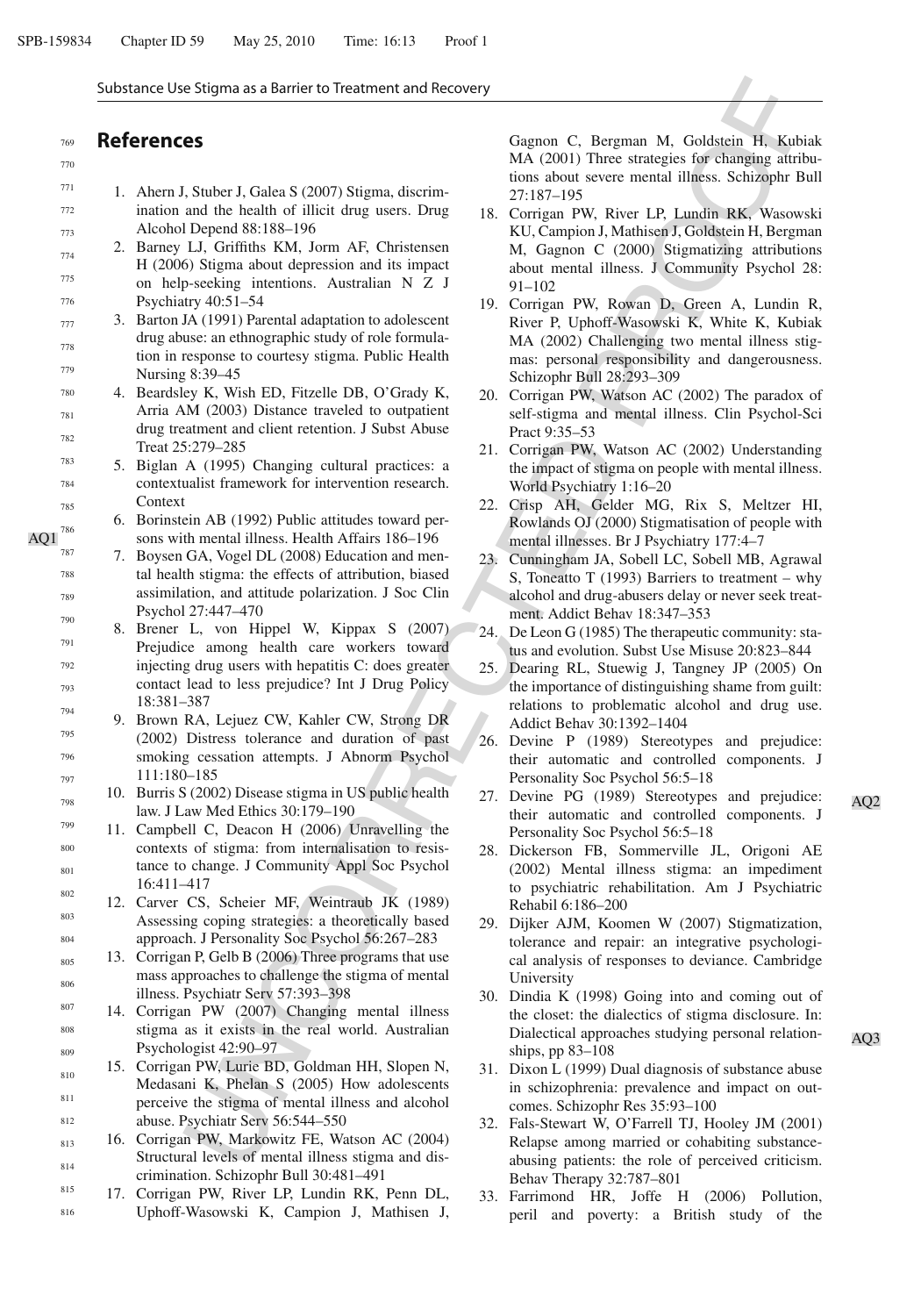<span id="page-18-15"></span><span id="page-18-13"></span><span id="page-18-6"></span><span id="page-18-4"></span>864

<span id="page-18-27"></span><span id="page-18-17"></span><span id="page-18-14"></span><span id="page-18-9"></span>

|                                                                                                     | J.B. Luom                                                                                                |
|-----------------------------------------------------------------------------------------------------|----------------------------------------------------------------------------------------------------------|
|                                                                                                     |                                                                                                          |
| stigmatization of smokers. J Community Appl Soc<br>Psychol 16:481                                   | 48. Hewstone M, Jaspars J, Lalljee M (1982) Soci<br>representations, social attribution and social idea  |
| 34. Ford JH, Green CA, Hoffman KA, Wisdom JP,<br>Riley KJ, Bergmann L, Molfenter T (2007) Process   | tity: the intergroup images of 'public' are<br>'comprehensive' schoolboys. Eur J Soc Psych<br>12:241-269 |
| improvement needs in substance abuse treatment:<br>admissions walk-through results. J Subst Abuse   | 49. Hill RB (1988) Structural discrimination: the unit                                                   |
| Treat 33:379–389                                                                                    | tended consequences of institutional processes. I                                                        |
| 35. Fulton R (1999) The stigma of substance use:                                                    | Surveying social life: papers in honor of Herbert I                                                      |
| a review of the literature. Centre for Addiction                                                    | Hyman, pp 353-375                                                                                        |
| Mental Health<br>36. Gifford EV, Kohlenberg BS, Hayes SC,                                           | 50. Hilton JL, von Hippel W (1996) Stereotypes. An<br>Rev Psychol 47:237-271                             |
| Antonuccio DO, Piasecki MM, Rasmussen-                                                              | 51. Hingson R, Mangione T, Meyers A, Scotch                                                              |
| Hall ML, Palm KM (2004) Acceptance-based                                                            | (1982) Seeking help for drinking problems -                                                              |
| treatment for smoking cessation. Behav Therapy                                                      | study in the Boston Metropolitan area. J Studio                                                          |
| 35:689-705<br>37. Gilbert P (2000) Counselling for depression. Sage                                 | Alcohol 43:273-288<br>52. Hoge MA, Morris JA, Daniels AS (2007) A                                        |
| 38. Gilbert P, Tarrier N (2006) A biopsychosocial and                                               | action plan for behavioral health workforce deve                                                         |
| evolutionary approach to formulation with a spe-                                                    | opment. Annapolis Coalition on the Behavior                                                              |
| cial focus on shame. Case formulation in cogni-                                                     | Health Workforce, Cincinnati, OH                                                                         |
| tive behavior therapy: the treatment of challenging                                                 | 53. Holmes EP, Corrigan PW, Williams P, Can                                                              |
| and complex cases. Routledge/Taylor & Francis<br>Group, New York, NY, pp 81–112                     | J, Kubiak MA (1999) Changing attitudes abo<br>schizophrenia. Schizophr Bull 25:447-456                   |
| 39. Goffman E (1963) Stigma: notes on the manage-                                                   | 54. Hubbard RL (1989) Drug abuse treatment:                                                              |
| ment of spoiled identity. Prentice Hall, NJ                                                         | national study of effectiveness. University of Nor                                                       |
| 40. Haghighat R (2001) A unitary theory of stig-                                                    | Carolina, Chapel Hill, NC                                                                                |
| matisation: pursuit of self-interest and routes to                                                  | 55. Hubbard RL, Craddock SG, Flynn PM, Anderso                                                           |
| destigmatisation. Br J Psychiatry 178:207-215<br>41. Hamilton DL, Sherman JW (1994) Stereotypes.    | J, Etheridge RM (1997) Overview of one-ye<br>follow-up outcomes in the drug abuse treatme                |
| Handbook Soc Cogn 2:1–68                                                                            | outcome study (DATOS). Psychol Addict Beha                                                               |
| 42. Hayes SC, Barnes-Holmes D, Roche B (2001)                                                       | 11:261-278                                                                                               |
| Relational frame theory: a post-Skinnerian account                                                  | 56. Hubbard RL, Marsden ME, Rachal JV, Harwoo                                                            |
| of human language and cognition. Advances                                                           | HJ, Cavanaugh ER, Ginzburg HM (1989) Dru                                                                 |
| in child development and behavior. Academic,<br>pp 101-138                                          | abuse treatment: a national study of effectivenes<br>London, Chapel Hill                                 |
| 43. Hayes SC, Bissett R, Roget N, Padilla M (2004)                                                  | 57. Jones EE, French RS (1984) Social stigma: the                                                        |
| The impact of acceptance and commitment train-                                                      | psychology of marked relationships. WH Freema                                                            |
| ing and multicultural training on the stigmatizing                                                  | 58. Justice MDO (2008) Methamphetamine                                                                   |
| attitudes and professional burnout of substance<br>abuse counselors. Behav Therapy 35:821-835       | Montana: a follow-up report on trends are                                                                |
| 44. Hayes SC, Niccolls R, Masuda A, Rye AK (2002)                                                   | progress<br>59. Keane M (1991) Acceptance vs. rejection: nursir                                          |
| Prejudice, terrorism and behavior therapy. Cogn                                                     | students' attitudes about mental illness. Perspe                                                         |
| Behav Pract 9:296-301                                                                               | Psychiatr Care 27:13-18                                                                                  |
| 45. Hayes SC, Strosahl K, Wilson KG, Bissett RT,                                                    | 60. Kelly AE, McKillop KJ (1996) Consequence                                                             |
| Pistorello J, Toarmino D, Polusny MA, Dykstra<br>TA, Batten SV, Bergan J, Stewart SH, Zvolensky     | of revealing personal secrets. Psychol Bull 12<br>450-465                                                |
| MJ, Eifert GH, Bond FW, Forsyth JP, Karekla                                                         | 61. Kessler RC (2004) The epidemiology of dual dia                                                       |
| M, McCurry SM (2004) Measuring experiential                                                         | nosis. Biol Psychiatry 56:730-737                                                                        |
| avoidance: a preliminary test of a working model.                                                   | 62. Kimberly JR, McLellan AT (2006) The busine                                                           |
| Psychological Record 54:553-578                                                                     | of addiction treatment: a research agenda. J Sub                                                         |
| 46. Hayes SC, Wilson KG, Gifford EV, Bissett                                                        | Abuse Treat 31:213-219                                                                                   |
| R, Piasecki M, Batten SV, Byrd M, Gregg<br>J (2004) A preliminary trial of twelve-step              | 63. Klingeman HKH (1991) The motivation for<br>change from problem alcohol and heroin use. I             |
| facilitation and acceptance and commitment                                                          | J Addict 86:727-744                                                                                      |
| therapy with polysubstance-abusing methadone-                                                       | 64. Knight MTD, Wykes T, Hayward P (2006) Grou                                                           |
| maintained opiate addicts. Behav Therapy 35:                                                        | treatment of perceived stigma and self-esteem                                                            |
| 667-688                                                                                             | schizophrenia: a waiting list trial of efficacy. Beha                                                    |
| 47. Hewstone M (1990) The "ultimate attribution<br>error"? A review of the literature on intergroup | Cogn Psychotherapy 34:305-318<br>65. Kushner MG, Sher KJ (1991) The relation                             |
| causal attribution. Eur J Soc Psychol 20:311-335                                                    | treatment fearfulness and psychological service                                                          |
|                                                                                                     |                                                                                                          |

| 48. Hewstone M, Jaspars J, Lalliee M (1982) Social   |
|------------------------------------------------------|
| representations, social attribution and social iden- |
| tity: the intergroup images of 'public' and          |
| 'comprehensive' schoolboys. Eur J Soc Psychol        |
| $12:241 - 269$                                       |

- <span id="page-18-7"></span>49. Hill RB (1988) Structural discrimination: the unintended consequences of institutional processes. In: Surveying social life: papers in honor of Herbert H. AQ5 Hyman, pp 353–375
- <span id="page-18-8"></span>50. Hilton JL, von Hippel W (1996) Stereotypes. Ann Rev Psychol 47:237–271
- <span id="page-18-5"></span>51. Hingson R, Mangione T, Meyers A, Scotch N (1982) Seeking help for drinking problems – a study in the Boston Metropolitan area. J Studies Alcohol 43:273–288
- <span id="page-18-30"></span><span id="page-18-10"></span>52. Hoge MA, Morris JA, Daniels AS (2007) An action plan for behavioral health workforce development. Annapolis Coalition on the Behavioral Health Workforce, Cincinnati, OH
- <span id="page-18-31"></span>53. Holmes EP, Corrigan PW, Williams P, Canar J, Kubiak MA (1999) Changing attitudes about schizophrenia. Schizophr Bull 25:447–456
- <span id="page-18-29"></span><span id="page-18-23"></span><span id="page-18-0"></span>54. Hubbard RL (1989) Drug abuse treatment: a national study of effectiveness. University of North Carolina, Chapel Hill, NC
- <span id="page-18-24"></span><span id="page-18-19"></span>55. Hubbard RL, Craddock SG, Flynn PM, Anderson J, Etheridge RM (1997) Overview of one-year follow-up outcomes in the drug abuse treatment outcome study (DATOS). Psychol Addict Behav 11:261–278
- <span id="page-18-20"></span><span id="page-18-3"></span>56. Hubbard RL, Marsden ME, Rachal JV, Harwood HJ, Cavanaugh ER, Ginzburg HM (1989) Drug abuse treatment: a national study of effectiveness. London, Chapel Hill
- <span id="page-18-21"></span><span id="page-18-2"></span>57. Jones EE, French RS (1984) Social stigma: the psychology of marked relationships. WH Freeman
- <span id="page-18-26"></span><span id="page-18-1"></span>58. Justice MDO (2008) Methamphetamine in Montana: a follow-up report on trends and progress AQ6 59. Keane M (1991) Acceptance vs. rejection: nursing
- <span id="page-18-25"></span>students' attitudes about mental illness. Perspect Psychiatr Care 27:13–18
- <span id="page-18-22"></span>60. Kelly AE, McKillop KJ (1996) Consequences of revealing personal secrets. Psychol Bull 120: 450–465
- <span id="page-18-12"></span>61. Kessler RC (2004) The epidemiology of dual diagnosis. Biol Psychiatry 56:730–737
- <span id="page-18-16"></span>62. Kimberly JR, McLellan AT (2006) The business of addiction treatment: a research agenda. J Subst Abuse Treat 31:213–219
- <span id="page-18-18"></span>63. Klingeman HKH (1991) The motivation for change from problem alcohol and heroin use. Br J Addict 86:727–744
- <span id="page-18-11"></span>64. Knight MTD, Wykes T, Hayward P (2006) Group treatment of perceived stigma and self-esteem in schizophrenia: a waiting list trial of efficacy. Behav Cogn Psychotherapy 34:305–318
- <span id="page-18-28"></span>65. Kushner MG, Sher KJ (1991) The relation of treatment fearfulness and psychological service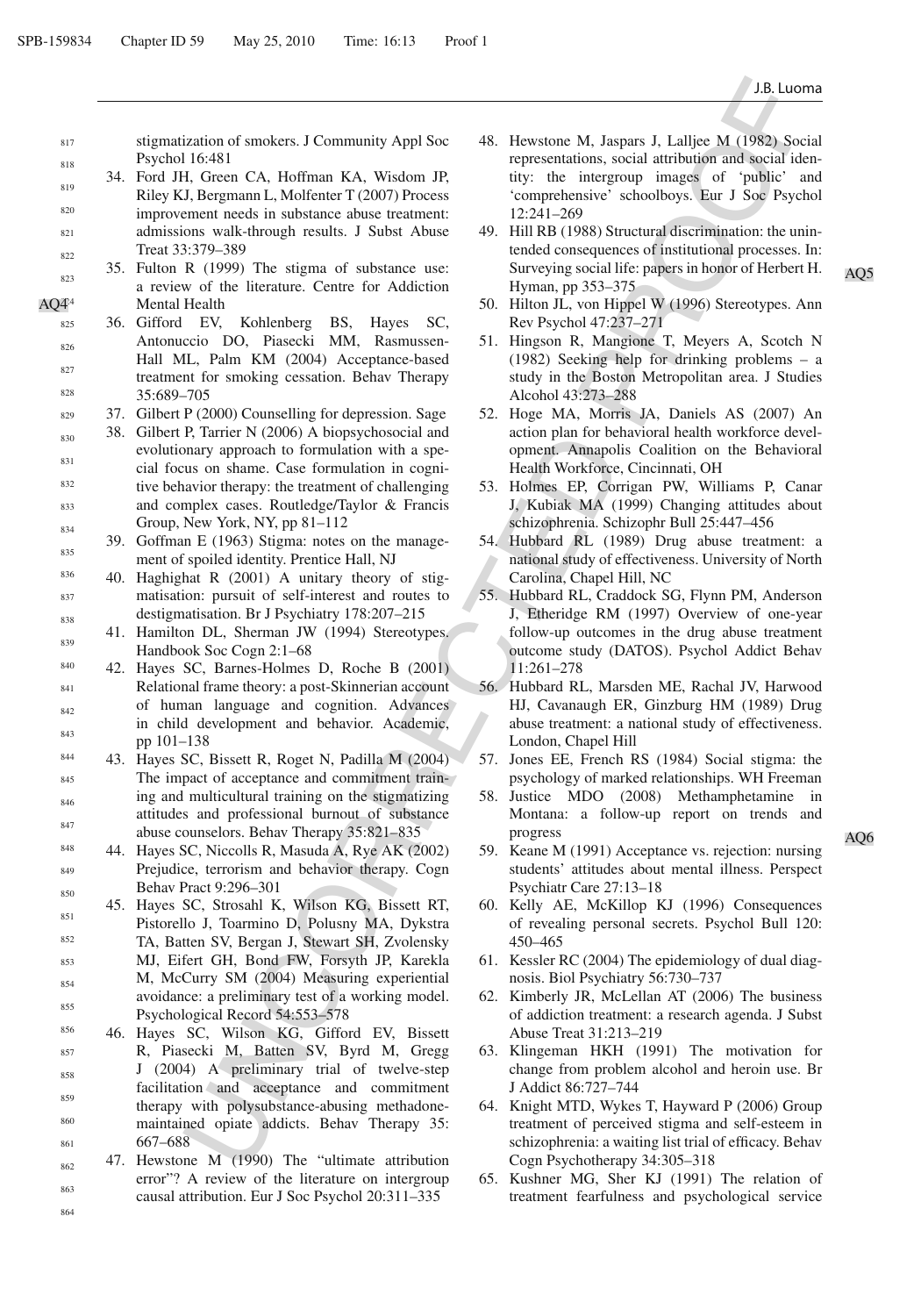<span id="page-19-7"></span>

| 865 | utilization - an overview. Professional Psychol-      |
|-----|-------------------------------------------------------|
| 866 | Res Pract 22:196-203                                  |
|     | 66. Langer EJ, Fiske S, Taylor SE, Chanowitz B (1976) |
| 867 | Stigma, staring, and discomfort – novel-stimulus      |
| 868 | hypothesis. J Exp Soc Psychol 12:451–463              |
| 869 | 67. Leeming D, Boyle M (2004) Shame as a social       |
|     |                                                       |

<span id="page-19-25"></span>870 871 877 phenomenon: a critical analysis of the concept of dispositional shame. Psychol Psychotherapy: Theory, Res Pract 77:375–396

68. Lincoln TM, Arens E, Berger C, Rief W (2007) Can antistigma campaigns be improved? A test of the impact of biogenetic vs psychosocial causal explanations on implicit and explicit attitudes to AQ7<sup>873</sup> schizophrenia. Schizophr Bull

<span id="page-19-4"></span>873 874 875

<span id="page-19-11"></span>888 889

- <span id="page-19-20"></span><span id="page-19-6"></span>876 877 878 879 69. Link BG (1987) Understanding labeling effects in the area of mental-disorders – an assessment of the effects of expectations of rejection. Am Sociol Rev 52:96–112
	- 70. Link BG, Cullen FT (1986) Contact with the mentally ill and perceptions of how dangerous they are. J Health Soc Behav 27:289–302
	- 71. Link BG, Cullen FT, Struening E, Shrout PE, Dohrenwend BP (1989) A modified labeling theory approach to mental disorders: an empirical assessment. Am Sociol Rev 54:400–423
- <span id="page-19-18"></span><span id="page-19-15"></span>885 886 887 72. Link BG, Mirotznik J, Cullen FT (1991) The effectiveness of stigma coping orientations: can negative consequences of mental illness labeling be avoided? J Health Soc Behav 32:302–320
	- 73. Link BG, Phelan JC (2001) Conceptualizing stigma. Annu Rev Sociol 27:363–385
- <span id="page-19-16"></span><span id="page-19-8"></span><span id="page-19-1"></span><span id="page-19-0"></span>890 891 892 74. Link BG, Phelan JC, Bresnahan M, Stueve A, Pescosolido BA (1999) Public conceptions of mental illness: labels, causes, dangerousness, and social distance. Am J Public Health 89:1328–1333
	- 75. Link BG, Struening EL, Neese-Todd S, Asmussen S, JCP (2002) On describing and seeking to change the experience of stigma. Psychiatric Rehabil Skills 6:201–231
	- 76. Link BG, Struening EL, Neese-Todd S, Asmussen S, Phelan JC (2001) Stigma as a barrier to recovery: the consequences of stigma for the self-esteem of people with mental illnesses. Psychiatr Serv 52:1621–1626
	- 77. Link BG, Yang LH, Phelan JC, Collins PY (2004) Measuring mental illness stigma. Schizophr Bull 30:511–541
	- 78. Luoma JB, Kohlenberg BS, Hayes SC, Bunting K, Rye AK (2008) Reducing self-stigma in substance abuse through acceptance and commitment therapy: model, manual development, and pilot outcomes. Addict Res Theory 16:149–165
- <span id="page-19-28"></span><span id="page-19-23"></span><span id="page-19-14"></span><span id="page-19-12"></span><span id="page-19-9"></span><span id="page-19-3"></span>906 907  $90s$ 909 910 79. Luoma JB, Twohig MP, Waltz T, Hayes SC, Roget N, Padilla M, Fisher G (2007) An investigation of stigma in individuals receiving treatment for substance abuse. Addict Behav 32: 1331–1346
- <span id="page-19-19"></span><span id="page-19-13"></span><span id="page-19-5"></span>911 912 80. Macrae CN, Bodenhausen GV, Milne AB, Jetten J (1994) Out of mind but back in sight –

<span id="page-19-24"></span>stereotypes on the rebound. J Personality Soc Psychol 67:808–817

- 81. Macrae CN, Milne AB, Bodenhausen GV (1994) Stereotypes as energy-saving devices: a peek inside the cognitive toolbox. J Personality Soc Psychol 66:37–37
- <span id="page-19-2"></span>82. Major B, O'Brien LT (2005) The social psychology of stigma. Annu Rev Psychol 56:393–421
- <span id="page-19-10"></span>83. Mann CE, Himelein MJ (2008) Putting the person back into psychopathology: an intervention to reduce mental illness stigma in the classroom. Soc Psychiatry Psychiatric Epidemiol 43: 545–551
- <span id="page-19-29"></span><span id="page-19-27"></span><span id="page-19-26"></span><span id="page-19-22"></span><span id="page-19-21"></span><span id="page-19-17"></span>84. Mascolo MF, Fischer KW (1995) Developmental transformations in appraisals for pride, shame, and guilt. In: Self-conscious emotions: the psychol-<br>ogy of shame, guilt, embarrassment, and pride, pp 64–113
- e Stigma as a Barrier to Texturent and Recovery<br>
2013 and the reduction of the reduction of the reduction of the reduction of the reduction of the reduction of the reduction of the reduction of the reduction of the reduct 85. McCay E, Beanlands H, Leszcz M, Goering P, Seeman MV, Ryan K, Johnston N, Vishnevsky T (2006) A group intervention to promote healthy self-concepts and guide recovery in first episode schizophrenia: a pilot study. Psychiatric Rehabil J 30:105–111
	- 86. McCay E, Beanlands H, Zipursky R, Roy P, Leszcz M, Landeen J, Ryan K, Conrad G, Romano D, Francis D (2007) A randomised controlled trial of a group intervention to reduce engulfment and self-stigmatisation in first episode schizophrenia. Australian e-J Advance Mental Health 6
	- 87. McLaughlin D, Long A (1996) An extended literature review of health professionals' perceptions of illicit drugs and their clients who use them. J Psychiatric Mental Health Nursing 3:283–288
	- 88. Mehta S, Farina A (1997) Is being sick really better? Effect of the disease view of mental disorder on stigma. J Soc Clin Psychol 16:405–419
	- 89. Meier PS, Barrowclough C, Donmall MC (2005) The role of the therapeutic alliance in the treatment of substance misuse: a critical review of the literature. Addiction 100:304
	- 90. Moos RH (2005) Iatrogenic effects of psychosocial interventions for substance use disorders: prevalence, predictors, prevention. Addiction 100: 595–604
	- 91. Moos RH, Nichol AC, Moos BS (2002) Risk factors for symptom exacerbation among treated patients with substance use disorders. Addiction 97:75–85
	- 92. Morrison J, Teta D (1979) Impact of a humanistic approach on students' attitudes, attributions, and ethical conflicts. Psychol Reports 45:863–866
	- 93. Morrison JK, Teta DC (1980) Reducing students' fear of mental illness by means of seminar-induced belief change. J Clin Psychol 36:275–276
	- 94. O'Farrell TJ, Hooley J, Fals-Stewart W, Cutter HSG (1998) Expressed emotion and relapse in alcoholic patients. J Consult Clin Psychol 66: 744–752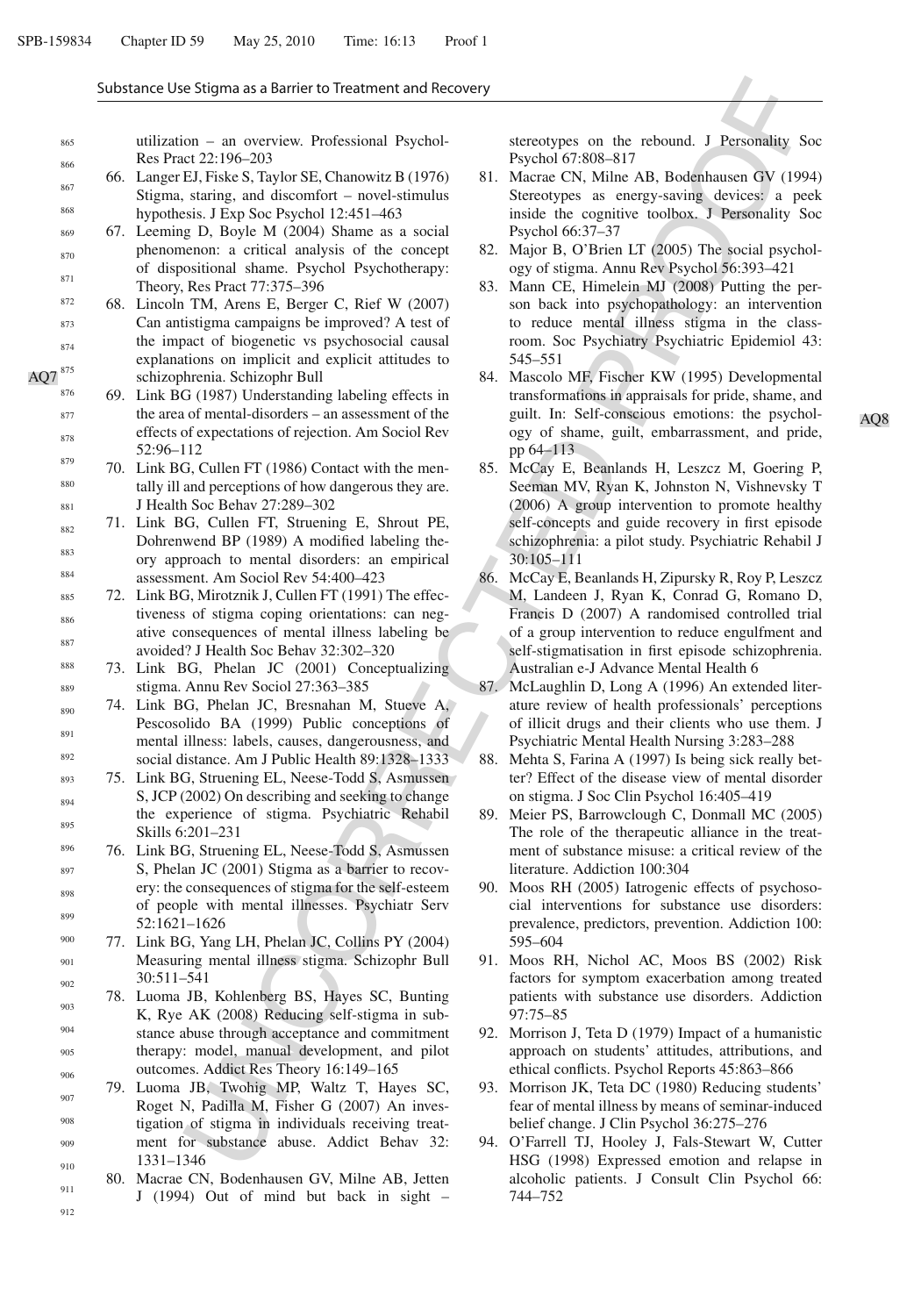- 913 914 915 95. Page S (1983) Psychiatric stigma: two studies of behaviour when the chips are down. Can J Community Mental Health 2:13–19
- <span id="page-20-2"></span>916 917 918 96. Penn DL, Guynan K, Daily T, Spaulding WD, Garbin CP, Sullivan M (1994) Dispelling the stigma of schizophrenia: what sort of information is best? Schizophr Bull 20:567–578
- <span id="page-20-25"></span>919  $920$ 921 97. Penn DL, Kommana S, Mansfield M, Link BG (1999) Dispelling the stigma of schizophrenia: II. The impact of information on dangerousness. Schizophr Bull 25:437–446
- <span id="page-20-20"></span>922 923 98. Penn DL, Martin J (1998) The stigma of severe mental illness: some potential solutions for a recalcitrant problem. Psychiatric Q 69:235–247
- <span id="page-20-3"></span>924 925 926 99. Penn DL, Ritchie M, Francis J, Combs D, Martin J (2002) Social perception in schizophrenia: the role of context. Psychiatry Res 109:149–159
- <span id="page-20-4"></span>927 928 929 930 931 100. Perlick DA, Rosenheck RA, Clarkin JF, Sirey JA, Salahi J, Struening EL, Link BG (2001) Stigma as a barrier to recovery: adverse effects of perceived stigma on social adaptation of persons diagnosed with bipolar affective disorder. Psychiatric Services 52:1627–1632
- <span id="page-20-9"></span>932 933 934 935 101. Perlick DA, Rosenheck RA, Clarkin JF, Sirey JA, Salahi J, Struening EL, Link BG (2001) Stigma as a barrier to recovery: adverse effects of perceived stigma on social adaptation of persons diagnosed with bipolar affective disorder. Psychiatric Services 52:1627
- <span id="page-20-5"></span>936 937  $AQ9_{38}$ 939 102. Pettigrew TF, Tropp LR (2000) Does intergroup contact reduce prejudice? Recent meta-analytic findings. In: Reducing prejudice and discrimination, pp 93–114

<span id="page-20-26"></span>103. Phelan JC (2005) Geneticization of deviant behavior and consequences for stigma: the case of mental illness. J Health Soc Behav 46:307–322

940 941

- <span id="page-20-21"></span>942 943 944 104. Phelan JC, Link BG, Stueve A, Pescosolido BA (2000) Public conceptions of mental illness in 1950 and 1996: what is mental illness and is it to be feared? J Health Soc Behav 41:188–207
- <span id="page-20-24"></span><span id="page-20-11"></span>945 946 947 105. Quinn DM, Kahng SK, Crocker J (2004) Discreditable: stigma effects of revealing a mental illness history on test performance. Personality Soc Psychol Bull 30:803

948 949  $\text{AQ10}_{30}$ 951 952 106. Rasinski KA, Woll P, Cooke A, Corrigan PW (2005) Stigma and substance use disorders. In: On the stigma of mental illness: practical strategies for research and social change. American Psychological Association, Washington, DC, pp 219–236

- <span id="page-20-18"></span><span id="page-20-1"></span><span id="page-20-0"></span>953 954 955 107. Read J (2007) Why promoting biological ideology increases prejudice against people labelled 'schizophrenic'. Australian Psychologist 42: 118–128
- <span id="page-20-23"></span><span id="page-20-22"></span><span id="page-20-17"></span><span id="page-20-15"></span>956 957 958 959 960 108. Read J, Haslam N, Sayce L, Davies E (2006) Prejudice and schizophrenia: a review of the 'mental illness is an illness like any other' approach. Acta Psychiatrica Scandinavica 114:303–318
- 109. Richmond I, Foster J (2003) Negative attitudes towards people with co-morbid mental health and substance misuse problems: an investigation of mental health professionals. J Mental Health 12:393–403
- <span id="page-20-19"></span>110. Ritsher JB, Phelan JC (2004) Internalized stigma predicts erosion of morale among psychiatric outpatients. Psychiatry Res 129:257–265
- <span id="page-20-10"></span>111. Rodriguez RR, Kelly AE (2006) Health effects of disclosing secrets to imagined accepting versus nonaccepting confidants. J Soc Clin Psychol 25:1023–1047
- <span id="page-20-12"></span>112. Room R (2005) Stigma, social inequality and alcohol and drug use. Drug Alcohol Rev 24:143–155
- <span id="page-20-8"></span>113. Rosenfield S (1997) Labeling mental illness: the effects of received services and perceived stigma on life satisfaction. Am Sociol Rev 62: 660–672
- <span id="page-20-28"></span><span id="page-20-27"></span><span id="page-20-16"></span><span id="page-20-14"></span><span id="page-20-13"></span><span id="page-20-7"></span><span id="page-20-6"></span>114. Rüsch N, Angermeyer MC, Corrigan PW (2005) Mental illness stigma: concepts, consequences, and initiatives to reduce stigma. Eur Psychiatry 20:529–539
- (1983) Psychiatric stigma reachi of the state of the state of the state of the state of the state of the state of the state of the state of the state of the state of the state of the state of the state of the state of the 115. Rüsch N, Hölzer A, Hermann C, Schramm E, Jacob GA, Bohus M, Lieb K, Corrigan PW (2006) Self-stigma in women with borderline personality disorder and women with social phobia. J Nervous Mental Dis 194:766
	- 116. SAMHSA (2006) Results from the 2005 national survey on drug use and health: national findings. Office of Applied Studies, NSDUH Series H-30, DHHS Publication No. SMA 06-4194, Rockville, MD
	- 117. Satel S (2007) In praise of stigma. In: Henningfield JE, Santora PB, Bickel WK (eds) Addiction treatment: science and policy for the twenty-first century. Johns Hopkins University, Baltimore, MD, pp 147–151
	- 118. Scambler G (1998) Stigma and disease: changing paradigms. Lancet 352:1054–1055
	- 119. Schober R, Annis HM (1996) Barriers to helpseeking for change in drinking: a gender-focused review of the literature. Addict Behav 21:81–92
	- 120. Schomerus G, Matschinger H, Angermeyer MC (2007) Familiarity with mental illness and approval of structural discrimination against psychiatric patients in Germany. J Nervous Mental Dis 195:89
	- 121. Semple SJ, Grant I, Patterson TL (2005) Utilization of drug treatment programs by methamphetamine users: the role of social stigma. Am J Addictions 14:367–380
	- 122. Sher I, McGinn L, Sirey JA, Meyers B (2005) Effects of caregivers' perceived stigma and causal beliefs on patients' adherence to antidepressant treatment. Psychiatric Services 56:564
	- 123. Simpson DD (1981) Treatment for drug abuse: follow-up outcomes and length of time spent. Archiv Gen Psychiatry 38:875–880
	- 124. Simpson DD, Joe GW, Brown BS (1997) Treatment retention and follow-up outcomes in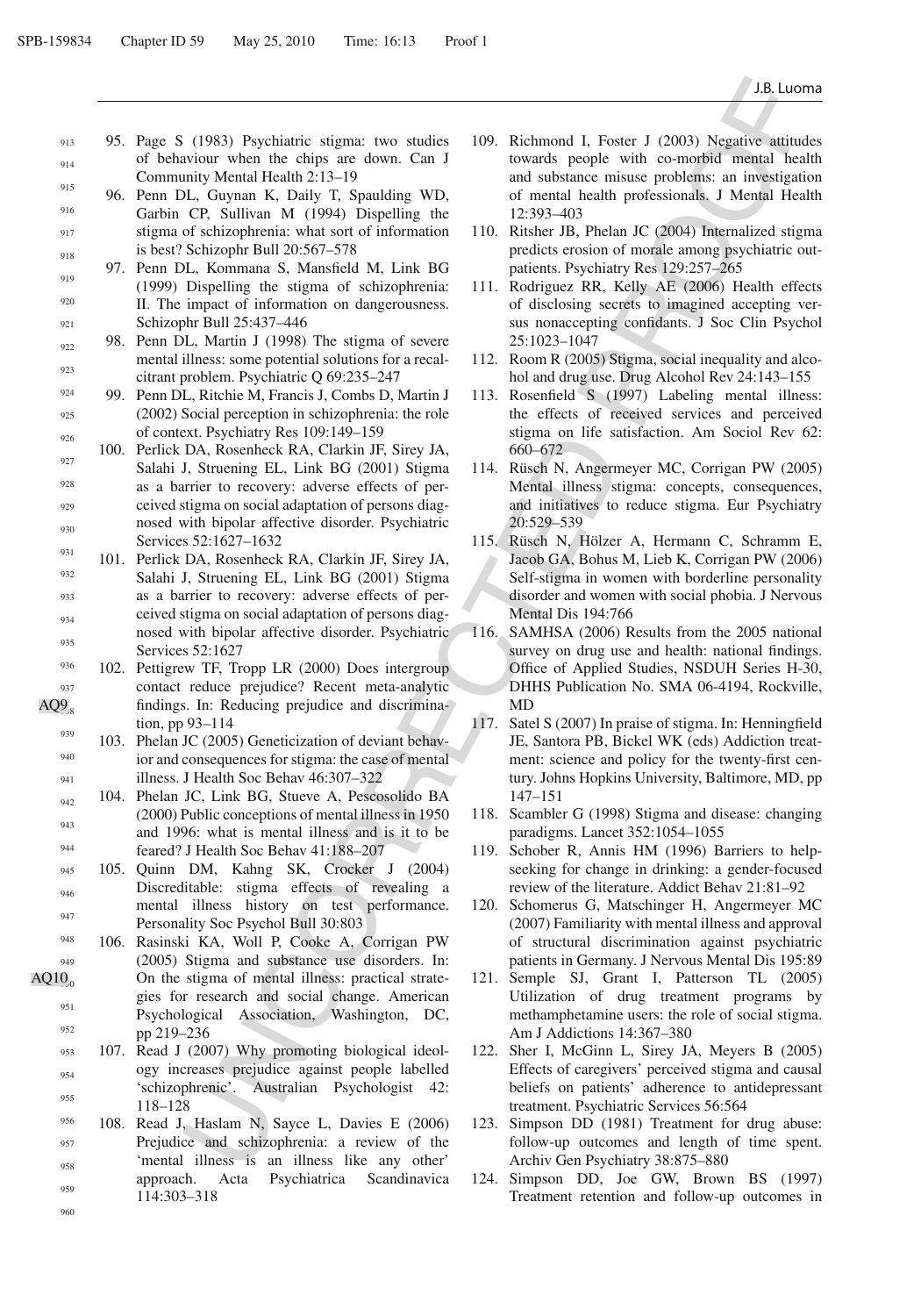- 961 962 the drug abuse treatment outcome study (DATOS). Psychol Addict Behav 11:294–307
- <span id="page-21-16"></span>963 964 965 125. Simpson DD, Joe GW, Brown BS (1997) Treatment retention and follow-up outcomes in the drug abuse treatment outcome study (DATOS). Psychol Addict Behav 11:294–307
- <span id="page-21-13"></span>966 967 968 126. Simpson DD, Sells SB (1983) Effectiveness of treatment for drug abuse: an overview of the darp research program. Eval Drug Treat Programs 1–29
- <span id="page-21-14"></span>969 970 971 972 973 127. Sirey JA, Bruce ML, Alexopoulos GS, Perlick DA, Friedman SJ, Meyers BS (2001) Stigma as a barrier to recovery: perceived stigma and patientrated severity of illness as predictors of antidepressant drug adherence. Psychiatric Services 52: 1615–1620
- <span id="page-21-6"></span>974 975 128. Spears R, Manstead ASR (1989) The social context of stereotyping and differentiation. Eur J Soc Psychol 19:101–121
- <span id="page-21-2"></span>976 977 978 129. Stark MJ (1992) Dropping out of substance abuse treatment: a clinically oriented review. Clin Psychol Rev 12:93–116
- <span id="page-21-15"></span>979 980 981 130. Starr S, Campbell LR, Herrick CA (2002) Factors affecting use of the mental health system by rural children. Issues Ment Health Nurs 23: 291–304
- <span id="page-21-4"></span>982 983 984 131. Steele CM, Spencer SJ, Aronson J (2002) Contending with group image: the psychology of stereotype and social identity threat. Adv Exp Soc Psychol 34:379–440
- <span id="page-21-9"></span><span id="page-21-5"></span><span id="page-21-3"></span>985 986 132. Tajfel H (1982) Social psychology of intergroup relations. Annu Rev Psychol 33:1–39
- <span id="page-21-21"></span><span id="page-21-20"></span>AO1 $1^{987}$ 988 989 133. Tangney JP (1995) Shame and guilt in interpersonal relationships. In: Self-conscious emotions: the psychology of shame, guilt, embarrassment, and pride, 114–139
	- 134. Tangney JP, Dearing RL (2002) Shame and guilt. Guilford

- 135. Tipper R, Mountain D, Lorimer S, McIntosh A (2006) Support workers' attitudes to mental illness: implications for reducing stigma. RCP 179–181
- <span id="page-21-17"></span>136. Treloar C, Holt M (2006) Deficit models and divergent philosophies: service providers' perspectives on barriers and incentives to drug treatment. Drugs: Edu Prevent Policy 13:367–382
- <span id="page-21-19"></span>137. Tuchfeld BS (1981) Spontaneous remission in alcoholics – empirical observations and theoretical implications. J Studies Alcohol 42:626–641
- <span id="page-21-22"></span><span id="page-21-18"></span><span id="page-21-12"></span><span id="page-21-11"></span><span id="page-21-10"></span><span id="page-21-8"></span><span id="page-21-7"></span><span id="page-21-1"></span><span id="page-21-0"></span>138. Tucker JA, Vuchinich RE, Gladsjo JA (1994) Environmental events surrounding natural recovery from alcohol-related problems. J Studies Alcohol 55:401–411
- e Stigma as a Barrier to Treatment and Recovery<br>
a share the Mostmain D. Levinces S. Mahamb<br>
1 abuse reasonness into the S. May 120, 2003. These Equations for example, and the S. Mahamb<br>
1 and Mole Behave 11:294-307<br>
and 139. Twohig MP, Shoenberger D, Hayes SC (2007) A preliminary investigation of acceptance and commitment therapy as a treatment for marijuana dependence in adults. J Appl Behav Anal 40: 619–632
	- 140. Wahl OF (1999) Mental health consumers' experience of stigma. Schizophr Bull 25:467–478
	- 141. Wenzlaff RM, Wegner DM (2000) Thought suppression. Annu Rev Psychol 51:59–91
	- 142. White WL (2001) The day is coming: visions of a recovery advocacy movement. Lighthouse Institute, Bloomington, IL
	- 143. Wiechelt SA (2007) The specter of shame in substance misuse. Subst Use Misuse 42:399–409
	- 144. Wilson DS (2003) Darwin's Cathedral: evolution, religion, and the nature of society. University of Chicago
	- 145. Wilson KG, Hayes SC (1996) Resurgence of derived stimulus relations. J Exp Anal Behav 66:267–282
	- 146. Wright ER, Gronfein WP, Owens TJ (2000) Deinstitutionalization, social rejection, and the self-esteem of former mental patients. J Health Soc Behav 41:68–90